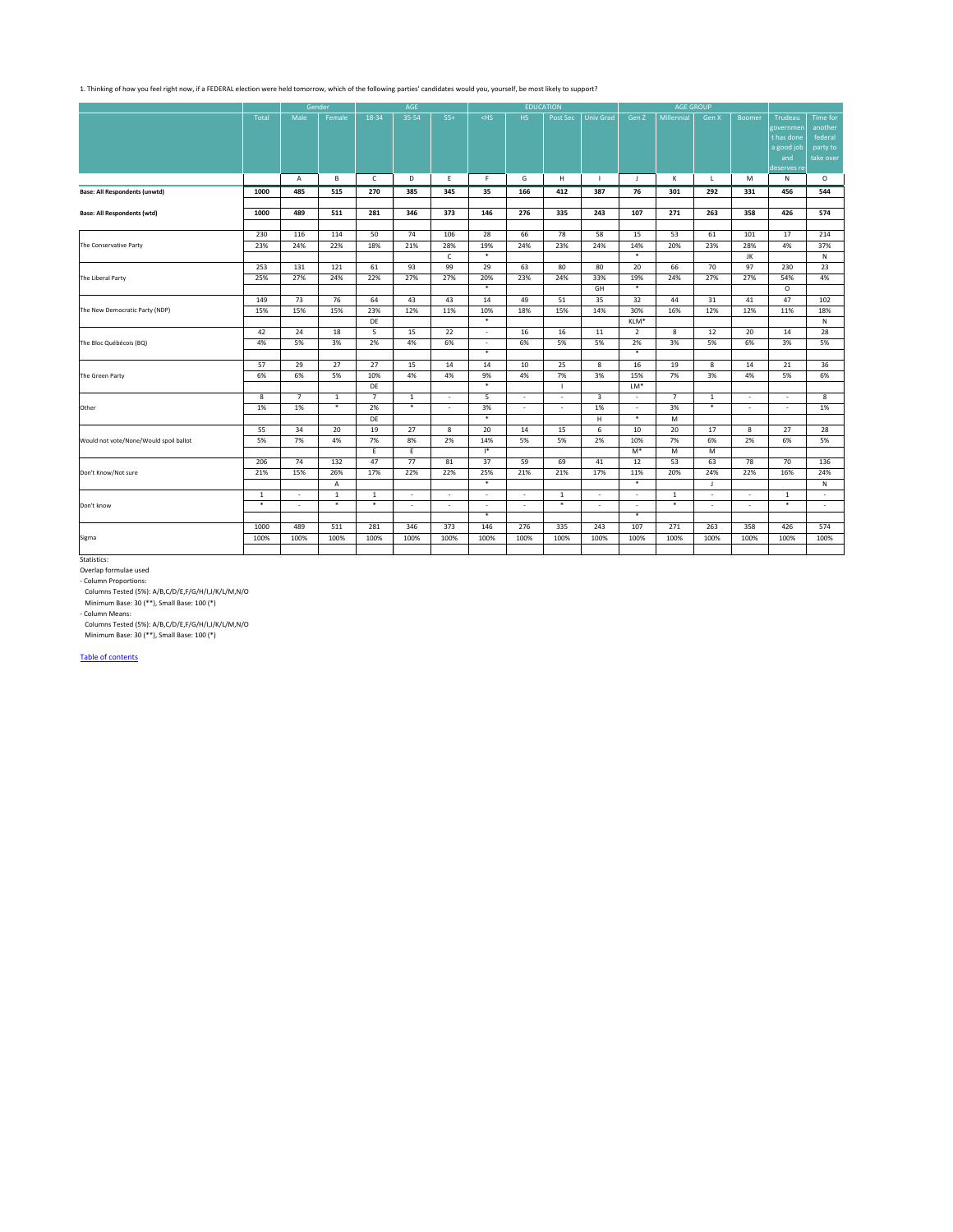|                                        |                |                          | Gender         |                | AGE                      |                          |                          |                          | <b>EDUCATION</b> |                          |                          | <b>AGE GROUP</b> |                          |                          |                          |                |
|----------------------------------------|----------------|--------------------------|----------------|----------------|--------------------------|--------------------------|--------------------------|--------------------------|------------------|--------------------------|--------------------------|------------------|--------------------------|--------------------------|--------------------------|----------------|
|                                        | Total          | Male                     | Female         | 18-34          | 35-54                    | $55+$                    | $<$ HS                   | HS                       | Post Sec         | Univ Grad                | Gen Z                    | Millennial       | Gen X                    | <b>Boomer</b>            | Trudeau                  | Time for       |
|                                        |                |                          |                |                |                          |                          |                          |                          |                  |                          |                          |                  |                          |                          | governmen                | another        |
|                                        |                |                          |                |                |                          |                          |                          |                          |                  |                          |                          |                  |                          |                          | t has done               | federal        |
|                                        |                |                          |                |                |                          |                          |                          |                          |                  |                          |                          |                  |                          |                          | a good job               | party to       |
|                                        |                |                          |                |                |                          |                          |                          |                          |                  |                          |                          |                  |                          |                          | and                      | take over      |
|                                        |                |                          |                |                |                          |                          |                          |                          |                  |                          |                          |                  |                          |                          | deserves re              |                |
|                                        |                | A                        | B              | $\mathsf{C}$   | D                        | E.                       | F.                       | G                        | H                |                          | J                        | K                |                          | M                        | N                        | $\circ$        |
| <b>Base: All Answering (unwtd)</b>     | 196            | 70                       | 126            | 48             | 81                       | 67                       | 9                        | 38                       | 82               | 67                       | 10                       | 57               | 65                       | 64                       | 75                       | 121            |
|                                        |                |                          |                |                |                          |                          |                          |                          |                  |                          |                          |                  |                          |                          |                          |                |
| <b>Base: All Answering (wtd)</b>       | 206            | 74                       | 132            | 47             | 77                       | 81                       | 37                       | 59                       | 69               | 41                       | 12                       | 53               | 63                       | 78                       | 70                       | 136            |
|                                        |                |                          |                |                |                          |                          |                          |                          |                  |                          |                          |                  |                          |                          |                          |                |
|                                        | 29             | 14                       | 15             | $\overline{7}$ | $\overline{4}$           | 18                       | $\overline{7}$           | 6                        | 11               | 5 <sup>5</sup>           | $\mathbf{3}$             | 6                | $2^{\circ}$              | 18                       | $\overline{3}$           | 26             |
| The Conservative Party                 | 14%            | 19%                      | 11%            | 15%            | 5%                       | 22%                      | 18%                      | 11%                      | 15%              | 13%                      | 25%                      | 11%              | 4%                       | 23%                      | 4%                       | 19%            |
|                                        |                | $\ast$                   | $\ast$         | $\ast$         | $\ast$                   | $\mathsf{D}^{*}$         | $***$                    | $\ast$                   | $\ast$           | $\ast$                   | $***$                    | $\ast$           | $\ast$                   | $L^*$                    | $\ast$                   | $N^*$          |
|                                        | 8              | $\overline{2}$           | $5\phantom{.}$ | $\mathbf{3}$   | $\overline{3}$           | $2^{\circ}$              | $\blacksquare$           | $\sim$                   | $\mathbf{3}$     | 5 <sup>1</sup>           | $\overline{a}$           | $\overline{3}$   | $\mathbf{3}$             | $\overline{2}$           | 6                        | $2^{\circ}$    |
| The Liberal Party                      | 4%             | 3%                       | 4%             | 6%             | 4%                       | 3%                       | $\overline{\phantom{a}}$ | $\overline{\phantom{a}}$ | 4%               | 12%                      | $\overline{\phantom{a}}$ | 5%               | 4%                       | 3%                       | 9%                       | 1%             |
|                                        |                | $\ast$                   | $\ast$         | $\ast$         | $\ast$                   | $\ast$                   | $***$                    | $\ast$                   | $\ast$           | $GH*$                    | $***$                    | $\ast$           | $\ast$                   | $\ast$                   | $O^*$                    | $\ast$         |
|                                        | 11             | $\overline{4}$           | 8              | $\mathbf{3}$   | $\mathbf{1}$             | 8                        | $\overline{\phantom{a}}$ | 4                        | $\overline{2}$   | 5                        | $\mathbf{1}$             | $\mathbf{3}$     | 1                        | 8                        | 5                        | 6              |
| The New Democratic Party (NDP)         | 6%             | 5%                       | 6%             | 7%             | 1%                       | 9%                       | $\overline{\phantom{a}}$ | 6%                       | 3%               | 13%                      | 6%                       | 5%               | 1%                       | 10%                      | 8%                       | 4%             |
|                                        |                | $\ast$                   | $\ast$         | $\ast$         | $\ast$                   | $\ast$                   | $***$                    | $\ast$                   | $\ast$           | $H^*$                    | $***$                    | $\ast$           | $\ast$                   | $\ast$                   | $\ast$                   | $\ast$         |
|                                        | 8              | 6                        | $\overline{2}$ | $\mathbf{1}$   | $\overline{4}$           | $\overline{2}$           | 4                        | $\overline{2}$           | $\mathbf{1}$     | $\sim$                   | $\mathbf{1}$             | $\sim$           | $\overline{4}$           | $\overline{2}$           | $\overline{\phantom{a}}$ | 8              |
| The Bloc Québécois (BQ)                | 4%             | 7%                       | 2%             | 2%             | 6%                       | 3%                       | 12%                      | 4%                       | 2%               | $\sim$                   | 9%                       | $\sim$           | 7%                       | 3%                       | $\overline{\phantom{a}}$ | 6%             |
|                                        |                | $\ast$                   | $\ast$         | $\ast$         | $\ast$                   | $\ast$                   | $***$                    | $\ast$                   | $\ast$           | $\ast$                   | $***$                    | $\ast$           | $\ast$                   | $\ast$                   | $\ast$                   | $\ast$         |
|                                        | $\overline{4}$ | $\overline{2}$           | $\overline{2}$ | $\mathbf{1}$   | $\overline{2}$           | $\overline{2}$           | $\blacksquare$           | 1                        | 1                | $\overline{2}$           | $\sim$                   | 1                | $\overline{2}$           | $\overline{2}$           | $\mathbf{1}$             | $\overline{3}$ |
| The Green Party                        | 2%             | 3%                       | 2%             | 1%             | 3%                       | 2%                       | $\overline{\phantom{a}}$ | 1%                       | 2%               | 5%                       | $\overline{\phantom{a}}$ | 1%               | 3%                       | 2%                       | 1%                       | 3%             |
|                                        |                | $\ast$                   | $\ast$         | $\ast$         | $\ast$                   | $\ast$                   | $***$                    | $\ast$                   | $\ast$           | $\ast$                   | $***$                    | $\ast$           | $\ast$                   | $\ast$                   | $\ast$                   | $\ast$         |
|                                        | $\mathbf{1}$   | $\overline{\phantom{a}}$ | $\mathbf{1}$   | $\mathbf{1}$   | $\sim$                   | $\overline{\phantom{a}}$ | $\overline{\phantom{a}}$ | $\overline{\phantom{a}}$ | $\mathbf{1}$     | $\overline{\phantom{a}}$ | $\overline{\phantom{a}}$ | $\mathbf{1}$     | $\overline{\phantom{a}}$ | $\overline{\phantom{a}}$ | $\mathbf{1}$             | $\sim$         |
| Other                                  | 1%             | $\overline{\phantom{a}}$ | 1%             | 2%             | $\overline{\phantom{a}}$ | $\sim$                   | $\overline{\phantom{a}}$ | $\overline{\phantom{a}}$ | 2%               | $\sim$                   | $\overline{a}$           | 2%               | $\overline{\phantom{a}}$ | $\sim$                   | 2%                       | $\sim$         |
|                                        |                | $\ast$                   | $\ast$         | $\ast$         | $\ast$                   | $\ast$                   | $***$                    | $\ast$                   | $\ast$           | $\ast$                   | $***$                    | $\ast$           | $\ast$                   | $\ast$                   | $\ast$                   | $\ast$         |
|                                        | 9              | 1                        | $\overline{7}$ | 3              | 5                        | $\overline{\phantom{a}}$ | $\overline{7}$           |                          | $\mathbf{1}$     | $\mathbf{1}$             | $\overline{\phantom{a}}$ | $\mathbf{3}$     | 5                        | $\overline{\phantom{a}}$ | $\overline{\phantom{a}}$ | 9              |
| Would not vote/None/Would spoil ballot | 4%             | 1%                       | 6%             | 7%             | 7%                       | $\sim$                   | 19%                      | $\overline{\phantom{a}}$ | 1%               | 2%                       | $\sim$                   | 6%               | 8%                       | $\sim$                   | $\sim$                   | 6%             |
|                                        |                | $\ast$                   | $\ast$         | $E^*$          | $\ast$                   | $\ast$                   | $***$                    | $\ast$                   | $\ast$           | $\ast$                   | $***$                    | $\ast$           | $\ast$                   | $\ast$                   | $\ast$                   | $\ast$         |
|                                        | 136            | 46                       | 90             | 28             | 59                       | 50                       | 19                       | 46                       | 49               | 23                       | $\overline{7}$           | 37               | 46                       | 46                       | 53                       | 83             |
| Don't Know/Not sure                    | 66%            | 62%                      | 69%            | 59%            | 76%                      | 61%                      | 51%                      | 78%                      | 71%              | 55%                      | 60%                      | 69%              | 73%                      | 60%                      | 77%                      | 61%            |
|                                        |                | $\ast$                   | $\ast$         | $\ast$         | $\ast$                   | $\ast$                   | $***$                    | $\mathsf{I}^*$           | $\ast$           | $\ast$                   | $***$                    | $\ast$           | $\ast$                   | $\ast$                   | $\ast$                   | $\ast$         |
|                                        | 206            | 74                       | 132            | 47             | 77                       | 81                       | 37                       | 59                       | 69               | 41                       | 12                       | 53               | 63                       | 78                       | 70                       | 136            |
| Sigma                                  | 100%           | 100%                     | 100%           | 100%           | 100%                     | 100%                     | 100%                     | 100%                     | 100%             | 100%                     | 100%                     | 100%             | 100%                     | 100%                     | 100%                     | 100%           |
|                                        |                |                          |                |                |                          |                          |                          |                          |                  |                          |                          |                  |                          |                          |                          |                |
|                                        |                |                          |                |                |                          |                          |                          |                          |                  |                          |                          |                  |                          |                          |                          |                |

Columns Tested (5%): A/B,C/D/E,F/G/H/I,J/K/L/M,N/O

Minimum Base: 30 (\*\*), Small Base: 100 (\*)

Overlap formulae used

- Column Proportions:

Columns Tested (5%): A/B,C/D/E,F/G/H/I,J/K/L/M,N/O

Minimum Base: 30 (\*\*), Small Base: 100 (\*)

- Column Means:

Statistics:

## 2. Well, which party would you say you would lean towards?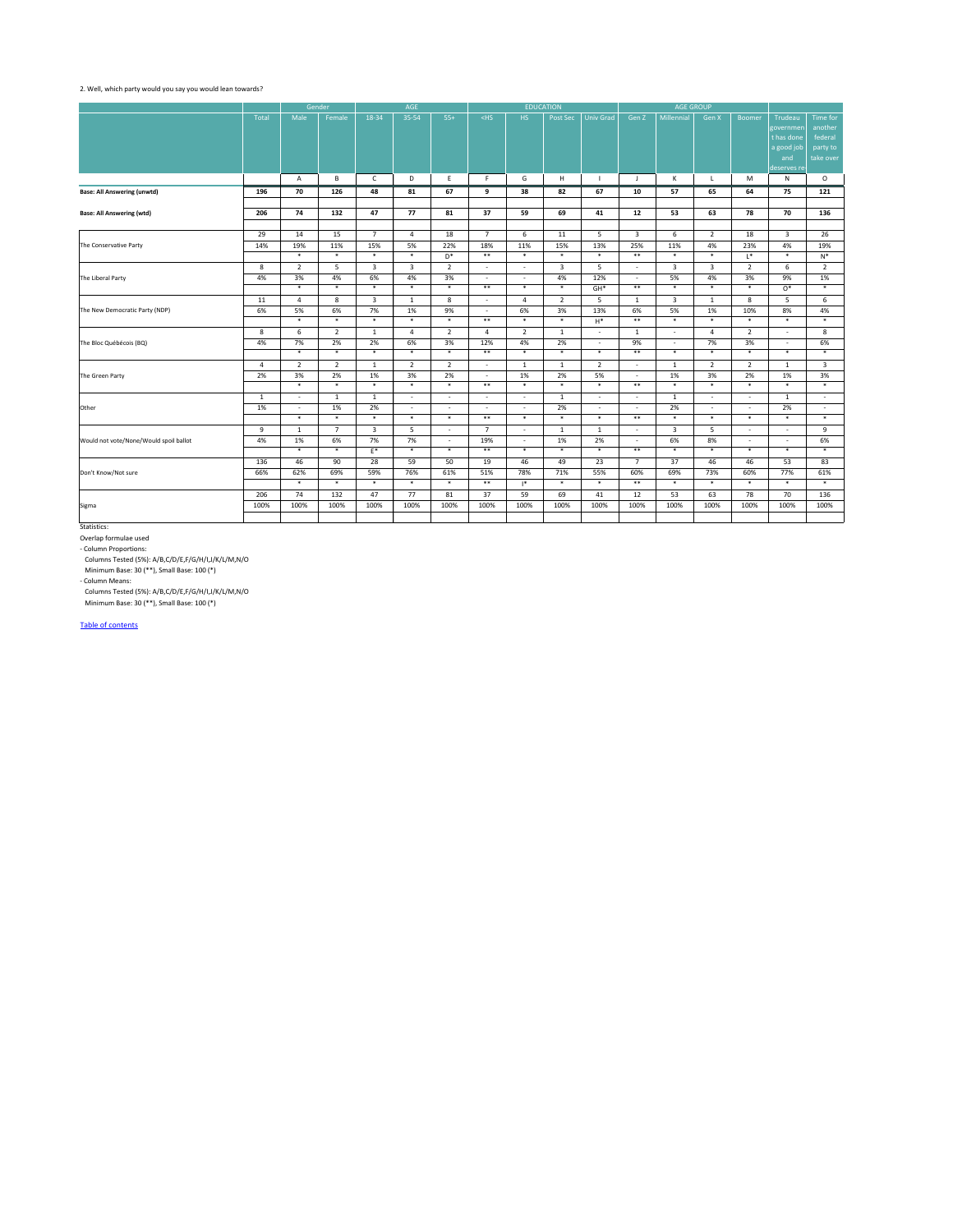|                                        |              |                | Gender       |              | AGE          |                          |                          |                          | <b>EDUCATION</b> |                          |                | <b>AGE GROUP</b> |              |                          |              |                          |
|----------------------------------------|--------------|----------------|--------------|--------------|--------------|--------------------------|--------------------------|--------------------------|------------------|--------------------------|----------------|------------------|--------------|--------------------------|--------------|--------------------------|
|                                        | Total        | Male           | Female       | 18-34        | 35-54        | $55+$                    | $<$ HS                   | HS                       | Post Sec         | <b>Univ Grad</b>         | Gen Z          | Millennial       | Gen X        | <b>Boomer</b>            | Trudeau      | Time for                 |
|                                        |              |                |              |              |              |                          |                          |                          |                  |                          |                |                  |              |                          | governmen    | another                  |
|                                        |              |                |              |              |              |                          |                          |                          |                  |                          |                |                  |              |                          | t has done   | federal                  |
|                                        |              |                |              |              |              |                          |                          |                          |                  |                          |                |                  |              |                          | a good job   | party to                 |
|                                        |              |                |              |              |              |                          |                          |                          |                  |                          |                |                  |              |                          | and          | take over                |
|                                        |              |                |              |              |              |                          |                          |                          |                  |                          |                |                  |              |                          | deserves re  |                          |
|                                        |              | $\mathsf{A}$   | B            | $\mathsf{C}$ | D            | E                        | F.                       | G                        | H                |                          | J              | K                |              | M                        | N            | $\circ$                  |
| <b>Base: All Respondents (unwtd)</b>   | 1000         | 485            | 515          | 270          | 385          | 345                      | 35                       | 166                      | 412              | 387                      | 76             | 301              | 292          | 331                      | 456          | 544                      |
| <b>Base: All Respondents (wtd)</b>     | 1000         | 489            | 511          | 281          | 346          | 373                      | 146                      | 276                      | 335              | 243                      | 107            | 271              | 263          | 358                      | 426          | 574                      |
|                                        |              |                |              |              |              |                          |                          |                          |                  |                          |                |                  |              |                          |              |                          |
|                                        | 259          | 130            | 129          | 57           | 78           | 124                      | 34                       | 73                       | 89               | 63                       | 17             | 59               | 64           | 119                      | 19           | 240                      |
| The Conservative Party                 | 26%          | 27%            | 25%          | 20%          | 23%          | 33%                      | 24%                      | 26%                      | 27%              | 26%                      | 16%            | 22%              | 24%          | 33%                      | 5%           | 42%                      |
|                                        |              |                |              |              |              | CD                       | $\ast$                   |                          |                  |                          | $\ast$         |                  |              | JK                       |              | N                        |
|                                        | 261          | 134            | 127          | 63           | 96           | 101                      | 29                       | 63                       | 82               | 86                       | 20             | 68               | 73           | 99                       | 236          | 24                       |
| The Liberal Party                      | 26%          | 27%            | 25%          | 22%          | 28%          | 27%                      | 20%                      | 23%                      | 25%              | 35%                      | 19%            | 25%              | 28%          | 28%                      | 55%          | 4%                       |
|                                        |              |                |              |              |              |                          | $\ast$                   |                          |                  | GH                       | $\ast$         |                  |              |                          | $\circ$      |                          |
|                                        | 160          | 76             | 84           | 67           | 43           | 50                       | 14                       | 52                       | 54               | 40                       | 33             | 47               | 32           | 49                       | 53           | 108                      |
|                                        | 16%          | 16%            | 16%          | 24%          | 13%          | 13%                      | 10%                      | 19%                      | 16%              | 17%                      | 31%            | 17%              | 12%          | 14%                      | 12%          | 19%                      |
| The New Democratic Party (NDP)         |              |                |              | DE           |              |                          | $\ast$                   |                          |                  |                          | $KLM*$         |                  |              |                          |              |                          |
|                                        |              |                |              |              |              |                          |                          |                          |                  |                          |                |                  |              |                          |              | ${\sf N}$                |
|                                        | 50           | 30             | 20           | 6            | 20           | 24                       | 4                        | 18                       | 17               | 11                       | 3              | 8                | 17           | 22                       | 14           | 36                       |
| The Bloc Québécois (BQ)                | 5%           | 6%             | 4%           | 2%           | 6%           | 6%                       | 3%<br>$\ast$             | 6%                       | 5%               | 5%                       | 3%<br>$\ast$   | 3%               | 6%           | 6%                       | 3%           | 6%                       |
|                                        |              |                |              |              |              |                          |                          |                          |                  |                          |                |                  |              |                          |              |                          |
|                                        | 61           | 31             | 30           | 28           | 17           | 16                       | 14                       | 11                       | 26               | 11                       | 16             | 19               | 10           | 15                       | 22           | 39                       |
| The Green Party                        | 6%           | 6%             | 6%           | 10%          | 5%           | 4%                       | 9%<br>$\ast$             | 4%                       | 8%               | 4%                       | 15%            | 7%               | 4%           | 4%                       | 5%           | 7%                       |
|                                        |              |                |              | $E_{\perp}$  |              |                          |                          |                          |                  |                          | $LM*$          |                  |              |                          |              |                          |
|                                        | 9            | $\overline{7}$ | $2^{\circ}$  | 8            | 1            | $\sim$                   | 5                        | $\overline{\phantom{a}}$ | 1                | $\mathbf{3}$             | $\sim$         | 8                | $\mathbf{1}$ | $\overline{\phantom{a}}$ | $\mathbf{1}$ | 8                        |
| Other                                  | 1%           | 1%             | $\ast$       | 3%           | $\ast$       | $\overline{\phantom{a}}$ | 3%                       | $\overline{\phantom{a}}$ | $\ast$           | 1%                       | $\sim$         | 3%               | $\ast$       | $\overline{\phantom{a}}$ | $\ast$       | 1%                       |
|                                        |              |                |              | DE           |              |                          | $\ast$                   |                          |                  |                          | $\ast$         | LM               |              |                          |              |                          |
|                                        | 63           | 35             | 28           | 23           | 33           | 8                        | 27                       | 14                       | 16               | 6                        | 10             | 23               | 22           | 8                        | 27           | 36                       |
| Would not vote/None/Would spoil ballot | 6%           | 7%             | 5%           | 8%           | 9%           | 2%                       | 18%                      | 5%                       | 5%               | 3%                       | 10%            | 9%               | 8%           | 2%                       | 6%           | 6%                       |
|                                        |              |                |              | E            | E            |                          | $GHI^*$                  |                          |                  |                          | $\mathsf{M}^*$ | M                | M            |                          |              |                          |
|                                        | 136          | 46             | 90           | 28           | 59           | 50                       | 19                       | 46                       | 49               | 23                       | $\overline{7}$ | 37               | 46           | 46                       | 53           | 83                       |
| Don't Know/Not sure                    | 14%          | 9%             | 18%          | 10%          | 17%          | 13%                      | 13%                      | 16%                      | 15%              | 9%                       | 7%             | 14%              | 17%          | 13%                      | 13%          | 14%                      |
|                                        |              |                | $\mathsf{A}$ |              | $\mathsf{C}$ |                          | $\ast$                   |                          | $\mathbf{I}$     |                          | $\ast$         |                  |              |                          |              |                          |
|                                        | $\mathbf{1}$ | $\sim$         | $\mathbf{1}$ | $\mathbf{1}$ | $\sim$       | $\sim$                   | $\blacksquare$           | $\overline{\phantom{a}}$ | 1                | $\overline{\phantom{a}}$ | $\sim$         | 1                | $\sim$       | $\overline{\phantom{a}}$ | $\mathbf{1}$ | $\sim$                   |
| Don't know                             | $\ast$       | $\sim$         | $\ast$       | $\ast$       | $\sim$       | $\sim$                   | $\overline{\phantom{a}}$ | $\overline{\phantom{a}}$ | $\ast$           | $\overline{\phantom{a}}$ | $\sim$         | $\ast$           | $\sim$       | $\overline{\phantom{a}}$ | $\ast$       | $\overline{\phantom{a}}$ |
|                                        |              |                |              |              |              |                          | $\ast$                   |                          |                  |                          | $\ast$         |                  |              |                          |              |                          |
|                                        | 1000         | 489            | 511          | 281          | 346          | 373                      | 146                      | 276                      | 335              | 243                      | 107            | 271              | 263          | 358                      | 426          | 574                      |
| Sigma                                  | 100%         | 100%           | 100%         | 100%         | 100%         | 100%                     | 100%                     | 100%                     | 100%             | 100%                     | 100%           | 100%             | 100%         | 100%                     | 100%         | 100%                     |
|                                        |              |                |              |              |              |                          |                          |                          |                  |                          |                |                  |              |                          |              |                          |

- Column Means:

Columns Tested (5%): A/B,C/D/E,F/G/H/I,J/K/L/M,N/O

Minimum Base: 30 (\*\*), Small Base: 100 (\*)

Statistics:

Overlap formulae used

- Column Proportions:

Columns Tested (5%): A/B,C/D/E,F/G/H/I,J/K/L/M,N/O

Minimum Base: 30 (\*\*), Small Base: 100 (\*)

## 1\_2. Fed Vote (combined)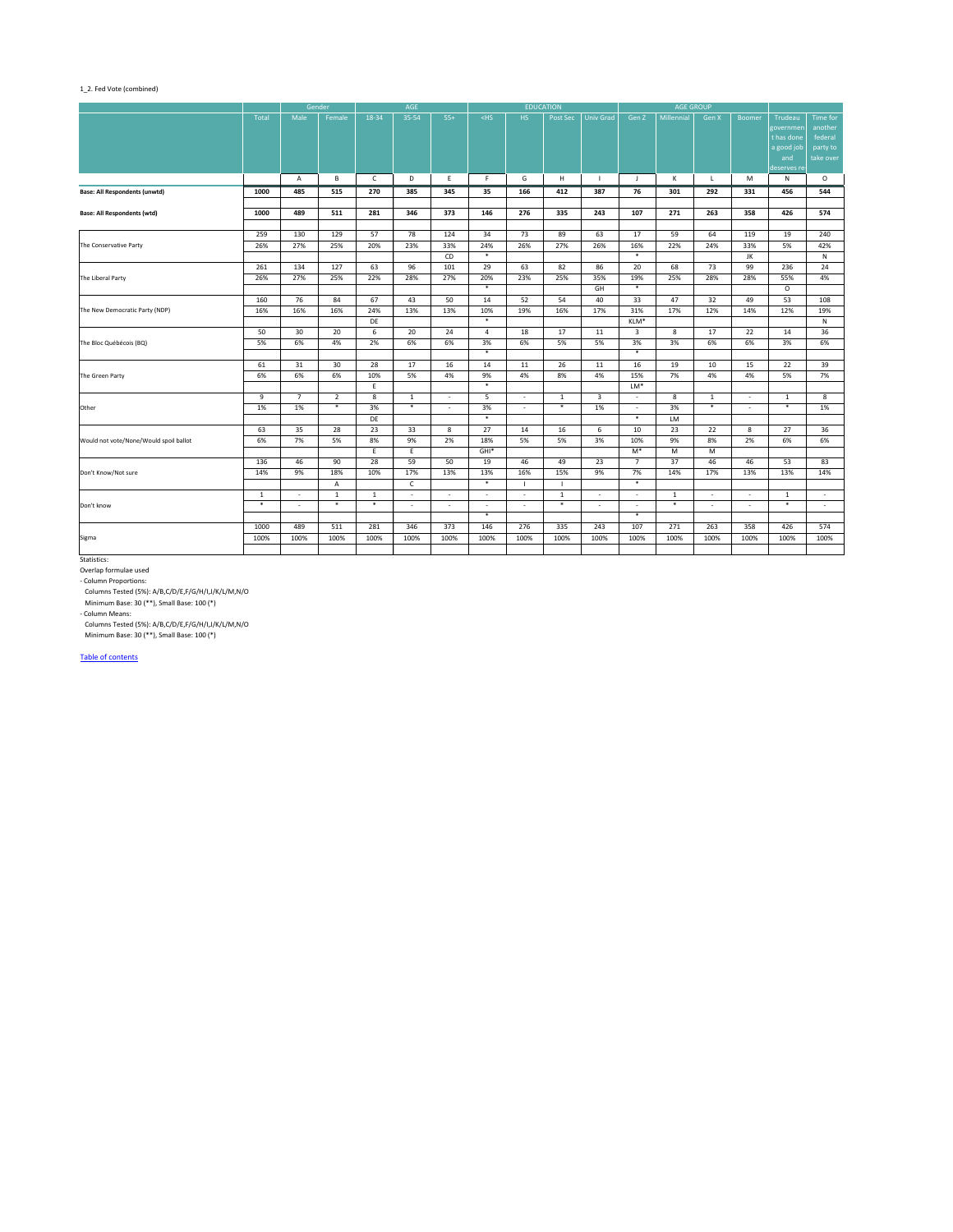|                                        |              |                | Gender         |              | AGE          |                          |                          |                          | <b>EDUCATION</b> |                  |                          | <b>AGE GROUP</b> |              |                          |              |           |
|----------------------------------------|--------------|----------------|----------------|--------------|--------------|--------------------------|--------------------------|--------------------------|------------------|------------------|--------------------------|------------------|--------------|--------------------------|--------------|-----------|
|                                        | Total        | Male           | Female         | 18-34        | 35-54        | $55+$                    | $<$ HS                   | HS                       | Post Sec         | <b>Univ Grad</b> | Gen Z                    | Millennial       | Gen X        | <b>Boomer</b>            | Trudeau      | Time for  |
|                                        |              |                |                |              |              |                          |                          |                          |                  |                  |                          |                  |              |                          | governmen    | another   |
|                                        |              |                |                |              |              |                          |                          |                          |                  |                  |                          |                  |              |                          | t has done   | federal   |
|                                        |              |                |                |              |              |                          |                          |                          |                  |                  |                          |                  |              |                          | a good job   | party to  |
|                                        |              |                |                |              |              |                          |                          |                          |                  |                  |                          |                  |              |                          | and          | take over |
|                                        |              |                |                |              |              |                          |                          |                          |                  |                  |                          |                  |              |                          | deserves re  |           |
|                                        |              | $\mathsf{A}$   | B              | $\mathsf{C}$ | D            | E                        | F.                       | G                        | H                |                  | $\mathsf{J}$             | K                |              | M                        | N            | $\circ$   |
| <b>Base: All Answering (unwtd)</b>     | 826          | 421            | 405            | 223          | 301          | 302                      | 24                       | 129                      | 333              | 340              | 65                       | 242              | 229          | 290                      | 387          | 439       |
|                                        |              |                |                |              |              |                          |                          |                          |                  |                  |                          |                  |              |                          |              |           |
| <b>Base: All Answering (wtd)</b>       | 800          | 408            | 392            | 229          | 255          | 315                      | 101                      | 217                      | 269              | 214              | 90                       | 210              | 196          | 304                      | 345          | 454       |
|                                        |              |                |                |              |              |                          |                          |                          |                  |                  |                          |                  |              |                          |              |           |
|                                        | 259          | 130            | 129            | 57           | 78           | 124                      | 34                       | 73                       | 89               | 63               | 17                       | 59               | 64           | 119                      | 19           | 240       |
| The Conservative Party                 | 32%          | 32%            | 33%            | 25%          | 31%          | 39%                      | 34%                      | 34%                      | 33%              | 30%              | 19%                      | 28%              | 33%          | 39%                      | 6%           | 53%       |
|                                        |              |                |                |              |              | $\mathsf{C}$             | $***$                    |                          |                  |                  | $\ast$                   |                  |              | JK                       |              | N         |
|                                        | 261          | 134            | 127            | 63           | 96           | 101                      | 29                       | 63                       | 82               | 86               | 20                       | 68               | 73           | 99                       | 236          | 24        |
| The Liberal Party                      | 33%          | 33%            | 32%            | 28%          | 38%          | 32%                      | 29%                      | 29%                      | 31%              | 40%              | 23%                      | 33%              | 37%          | 33%                      | 68%          | 5%        |
|                                        |              |                |                |              |              |                          | $***$                    |                          |                  | GH               | $\ast$                   |                  |              |                          | $\circ$      |           |
|                                        | 160          | 76             | 84             | 67           | 43           | 50                       | 14                       | 52                       | 54               | 40               | 33                       | 47               | 32           | 49                       | 53           | 108       |
| The New Democratic Party (NDP)         | 20%          | 19%            | 21%            | 29%          | 17%          | 16%                      | 14%                      | 24%                      | 20%              | 19%              | 37%                      | 22%              | 16%          | 16%                      | 15%          | 24%       |
|                                        |              |                |                | DE           |              |                          | $***$                    |                          |                  |                  | $LM*$                    |                  |              |                          |              | N         |
|                                        | 50           | 30             | 20             | 6            | 20           | 24                       | 4                        | 18                       | 17               | 11               | $\mathbf{3}$             | 8                | 17           | 22                       | 14           | 36        |
| The Bloc Québécois (BQ)                | 6%           | 7%             | 5%             | 3%           | 8%           | 8%                       | 4%                       | 8%                       | 6%               | 5%               | 4%                       | 4%               | 8%           | 7%                       | 4%           | 8%        |
|                                        |              |                |                |              | $\mathsf{C}$ |                          | $***$                    |                          |                  |                  | $\ast$                   |                  |              |                          |              |           |
|                                        | 61           | 31             | 30             | 28           | 17           | 16                       | 14                       | 11                       | 26               | 11               | 16                       | 19               | 10           | 15                       | 22           | 39        |
| The Green Party                        | 8%           | 8%             | 8%             | 12%          | 7%           | 5%                       | 14%                      | 5%                       | 10%              | 5%               | 18%                      | 9%               | 5%           | 5%                       | 6%           | 9%        |
|                                        |              |                |                | E.           |              |                          | $***$                    |                          |                  |                  | $LM*$                    |                  |              |                          |              |           |
|                                        | 9            | $\overline{7}$ | $\overline{2}$ | 8            | $\mathbf{1}$ | $\sim$                   | 5                        | $\overline{\phantom{a}}$ | $\mathbf{1}$     | $\overline{3}$   | $\overline{a}$           | 8                | $\mathbf{1}$ | $\sim$                   | $\mathbf{1}$ | 8         |
| Other                                  | 1%           | 2%             | $\ast$         | 3%           | $\ast$       | $\overline{\phantom{a}}$ | 4%                       | $\overline{\phantom{a}}$ | $\ast$           | 1%               | $\overline{\phantom{a}}$ | 4%               | $\ast$       | $\overline{\phantom{a}}$ | $\ast$       | 2%        |
|                                        |              |                |                | DE           |              |                          | $***$                    |                          |                  |                  | $\ast$                   | LM               |              |                          |              |           |
|                                        | 63           | 35             | 28             | 23           | 33           | 8                        | 27                       | 14                       | 16               | 6                | 10                       | 23               | 22           | 8                        | 27           | 36        |
| Would not vote/None/Would spoil ballot |              |                |                |              |              |                          |                          |                          |                  |                  |                          |                  |              |                          |              |           |
|                                        |              |                |                |              |              |                          |                          |                          |                  |                  |                          |                  |              |                          |              |           |
|                                        | 136          | 46             | 90             | 28           | 59           | 50                       | 19                       | 46                       | 49               | 23               | $\overline{7}$           | 37               | 46           | 46                       | 53           | 83        |
| Don't Know/Not sure                    |              |                |                |              |              |                          |                          |                          |                  |                  |                          |                  |              |                          |              |           |
|                                        |              |                |                |              |              |                          |                          |                          |                  |                  |                          |                  |              |                          |              |           |
|                                        | $\mathbf{1}$ | $\sim$         | $\mathbf{1}$   | $\mathbf{1}$ | $\sim$       | $\sim$                   | $\overline{\phantom{a}}$ | $\sim$                   | $\mathbf{1}$     | $\sim$           | $\overline{a}$           | 1                | $\sim$       | $\overline{\phantom{a}}$ | $\mathbf{1}$ | $\sim$    |
| Don't know                             |              |                |                |              |              |                          |                          |                          |                  |                  |                          |                  |              |                          |              |           |
|                                        |              |                |                |              |              |                          |                          |                          |                  |                  |                          |                  |              |                          |              |           |

Columns Tested (5%): A/B,C/D/E,F/G/H/I,J/K/L/M,N/O

Minimum Base: 30 (\*\*), Small Base: 100 (\*)

Overlap formulae used

- Column Proportions:

Columns Tested (5%): A/B,C/D/E,F/G/H/I,J/K/L/M,N/O

Minimum Base: 30 (\*\*), Small Base: 100 (\*)

- Column Means:

Statistics:

## 1\_2x. Fed Vote (combined -- decided voters leaners included)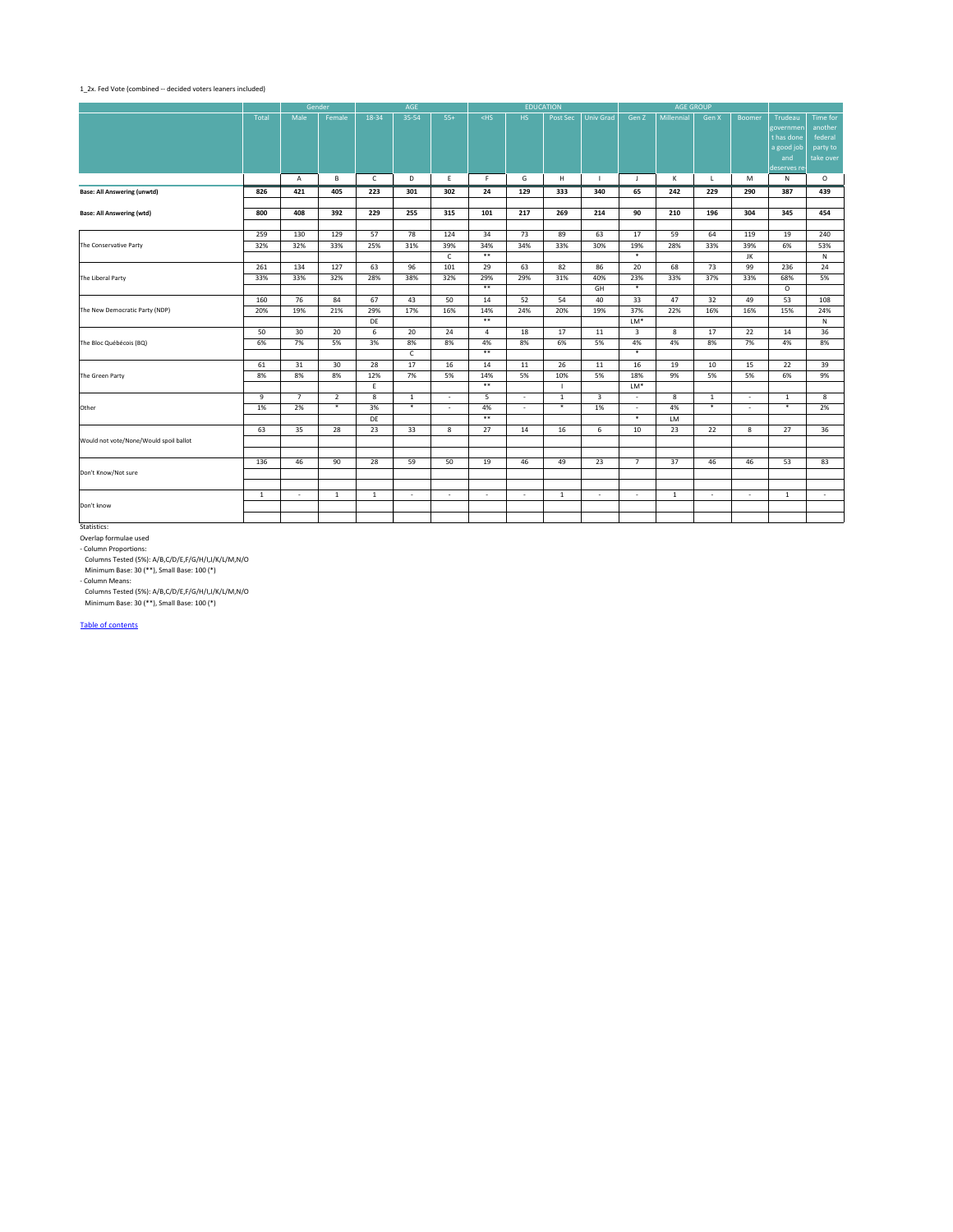3. Thinking about the Liberal government under the leadership of Justin Trudeau, from what you have seen, read or heard, would you say that you strongly approve, somewhat approve, somewhat disapprove or strongly disapprove performance?

|                                      | Gender<br>Total<br>Male |      |        |              | AGE          |              |                |      | <b>EDUCATION</b> |                  |                | <b>AGE GROUP</b> |       |               |                             |                     |
|--------------------------------------|-------------------------|------|--------|--------------|--------------|--------------|----------------|------|------------------|------------------|----------------|------------------|-------|---------------|-----------------------------|---------------------|
|                                      |                         |      | Female | 18-34        | 35-54        | $55+$        | $<$ HS         | HS   | Post Sec         | <b>Univ Grad</b> | Gen Z          | Millennial       | Gen X | <b>Boomer</b> | <b>Trudeau</b><br>governmen | Time for<br>another |
|                                      |                         |      |        |              |              |              |                |      |                  |                  |                |                  |       |               | t has done                  | federal             |
|                                      |                         |      |        |              |              |              |                |      |                  |                  |                |                  |       |               | a good job                  | party to            |
|                                      |                         |      |        |              |              |              |                |      |                  |                  |                |                  |       |               | and                         | take over           |
|                                      |                         |      |        |              |              |              |                |      |                  |                  |                |                  |       |               | deserves re                 |                     |
|                                      |                         | A    | B      | $\mathsf{C}$ | D            | E.           | с              | G    | H                |                  |                | K                |       | M             | N                           | $\circ$             |
| <b>Base: All Respondents (unwtd)</b> | 1000                    | 485  | 515    | 270          | 385          | 345          | 35             | 166  | 412              | 387              | 76             | 301              | 292   | 331           | 456                         | 544                 |
| <b>Base: All Respondents (wtd)</b>   | 1000                    | 489  | 511    | 281          | 346          | 373          | 146            | 276  | 335              | 243              | 107            | 271              | 263   | 358           | 426                         | 574                 |
|                                      |                         |      |        |              |              |              |                |      |                  |                  |                |                  |       |               |                             |                     |
|                                      | 125                     | 67   | 58     | 38           | 42           | 46           | 19             | 32   | 43               | 32               | 13             | 32               | 36    | 45            | 119                         | 6                   |
| Strongly approve                     | 13%                     | 14%  | 11%    | 14%          | 12%          | 12%          | 13%            | 12%  | 13%              | 13%              | 12%            | 12%              | 14%   | 12%           | 28%                         | 1%                  |
|                                      |                         |      |        |              |              |              | $\ast$         |      |                  |                  | $\ast$         |                  |       |               | $\mathsf{O}$                |                     |
|                                      | 409                     | 199  | 211    | 135          | 152          | 122          | 49             | 105  | 139              | 116              | 58             | 132              | 100   | 119           | 280                         | 129                 |
| Somewhat approve                     | 41%                     | 41%  | 41%    | 48%          | 44%          | 33%          | 33%            | 38%  | 42%              | 48%              | 54%            | 49%              | 38%   | 33%           | 66%                         | 23%                 |
|                                      |                         |      |        | E            | E            |              | $\ast$         |      |                  | G                | LM*            | LM               |       |               | $\circ$                     |                     |
|                                      | 208                     | 92   | 116    | 61           | 65           | 82           | 23             | 66   | 71               | 48               | 30             | 45               | 59    | 75            | 23                          | 185                 |
| Somewhat disapprove                  | 21%                     | 19%  | 23%    | 22%          | 19%          | 22%          | 16%            | 24%  | 21%              | 20%              | 28%            | 16%              | 22%   | 21%           | 5%                          | 32%                 |
|                                      |                         |      |        |              |              |              | $\ast$         |      |                  |                  | $\ast$         |                  |       |               |                             | N                   |
|                                      | 257                     | 131  | 126    | 47           | 87           | 123          | 55             | 73   | 82               | 48               | $\overline{7}$ | 63               | 69    | 119           | $\overline{4}$              | 253                 |
| Strongly disapprove                  | 26%                     | 27%  | 25%    | 17%          | 25%          | 33%          | 38%            | 26%  | 24%              | 20%              | 6%             | 23%              | 26%   | 33%           | 1%                          | 44%                 |
|                                      |                         |      |        |              | $\mathsf{C}$ | $\mathsf{C}$ | $\mathsf{I}^*$ |      |                  |                  | $\ast$         | $\mathsf{J}$     |       | JK            |                             | N                   |
|                                      | 1000                    | 489  | 511    | 281          | 346          | 373          | 146            | 276  | 335              | 243              | 107            | 271              | 263   | 358           | 426                         | 574                 |
| Sigma                                | 100%                    | 100% | 100%   | 100%         | 100%         | 100%         | 100%           | 100% | 100%             | 100%             | 100%           | 100%             | 100%  | 100%          | 100%                        | 100%                |
|                                      |                         |      |        |              |              |              |                |      |                  |                  |                |                  |       |               |                             |                     |

Table of contents

- Column Means:

Columns Tested (5%): A/B,C/D/E,F/G/H/I,J/K/L/M,N/O

Minimum Base: 30 (\*\*), Small Base: 100 (\*)

Statistics:

Overlap formulae used

- Column Proportions:

Columns Tested (5%): A/B,C/D/E,F/G/H/I,J/K/L/M,N/O

Minimum Base: 30 (\*\*), Small Base: 100 (\*)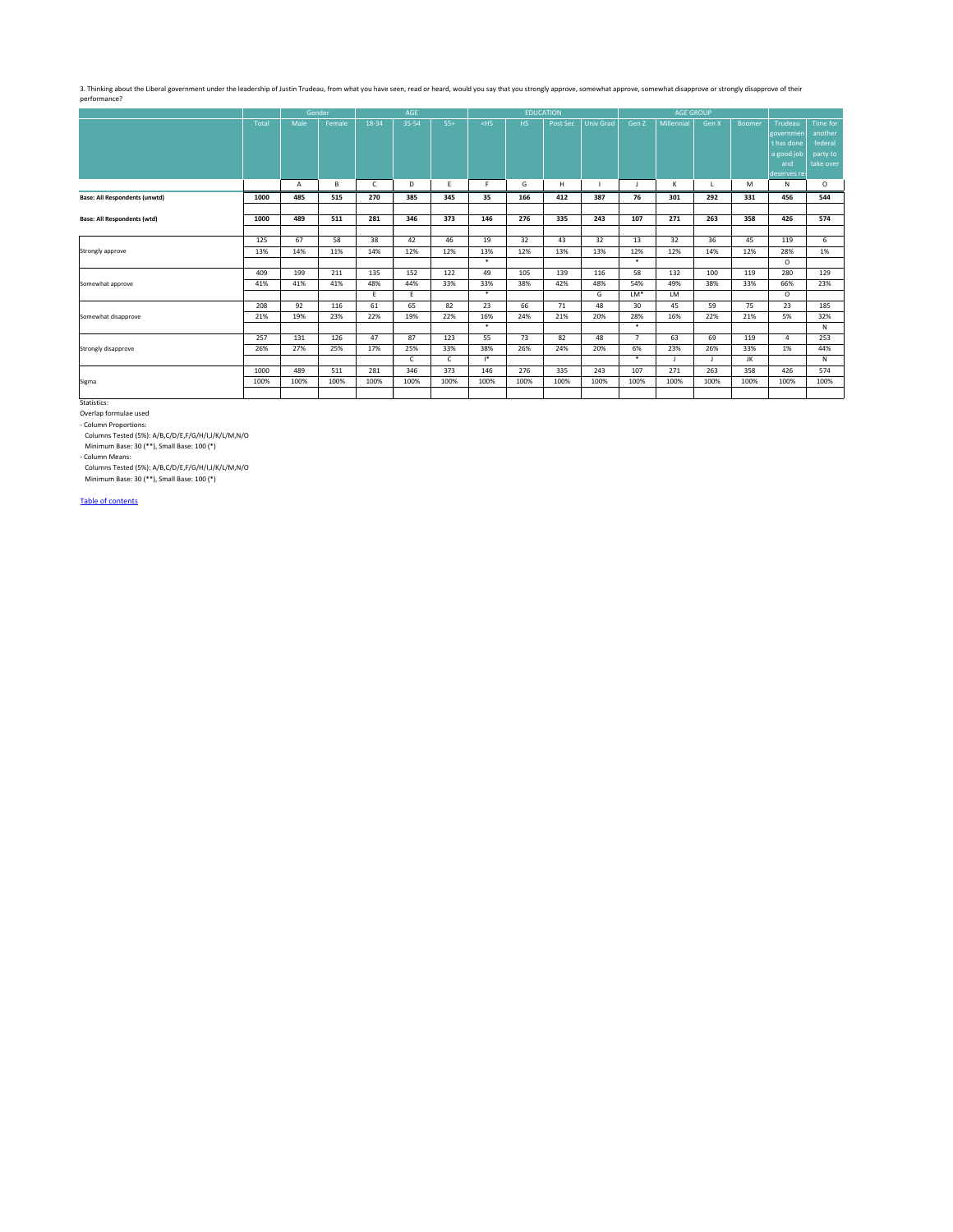4. Some people say that the Liberal government under Prime Minister Justin Trudeau has done a good job and deserves to be re-elected this year. Other people say that it is time for another federal party to take over and ru these statements is closest to your point of view?

|                                                         |       |      | Gender<br>Female |              | <b>AGE</b> |       |        |      | <b>EDUCATION</b> |           |        | <b>AGE GROUP</b> |       |        |                                 |                                  |
|---------------------------------------------------------|-------|------|------------------|--------------|------------|-------|--------|------|------------------|-----------|--------|------------------|-------|--------|---------------------------------|----------------------------------|
|                                                         | Total | Male |                  | 18-34        | 35-54      | $55+$ | $<$ HS | HS   | Post Sec         | Univ Grad | Gen Z  | Millennial       | Gen X | Boomer | Trudeau<br>governmen            | Time for<br>another              |
|                                                         |       |      |                  |              |            |       |        |      |                  |           |        |                  |       |        | t has done<br>a good job<br>and | federal<br>party to<br>take over |
|                                                         |       |      |                  |              |            |       |        |      |                  |           |        |                  |       |        | deserves re                     |                                  |
|                                                         |       | A    | B                | $\mathsf{C}$ | D          | E     | F.     | G    | H                |           |        | K                |       | M      | N                               | $\circ$                          |
| <b>Base: All Respondents (unwtd)</b>                    | 1000  | 485  | 515              | 270          | 385        | 345   | 35     | 166  | 412              | 387       | 76     | 301              | 292   | 331    | 456                             | 544                              |
|                                                         |       |      |                  |              |            |       |        |      |                  |           |        |                  |       |        |                                 |                                  |
| <b>Base: All Respondents (wtd)</b>                      | 1000  | 489  | 511              | 281          | 346        | 373   | 146    | 276  | 335              | 243       | 107    | 271              | 263   | 358    | 426                             | 574                              |
|                                                         |       |      |                  |              |            |       |        |      |                  |           |        |                  |       |        |                                 |                                  |
| Trudeau government has done a good job and deserves re- | 426   | 203  | 223              | 127          | 154        | 146   | 50     | 111  | 144              | 122       | 47     | 123              | 113   | 142    | 426                             | $\overline{\phantom{a}}$         |
| election                                                | 43%   | 42%  | 44%              | 45%          | 45%        | 39%   | 34%    | 40%  | 43%              | 50%       | 44%    | 46%              | 43%   | 40%    | 100%                            | $\overline{\phantom{a}}$         |
|                                                         |       |      |                  |              |            |       | $\ast$ |      |                  | GH        | $\ast$ |                  |       |        | $\circ$                         |                                  |
|                                                         | 574   | 286  | 288              | 154          | 192        | 227   | 96     | 165  | 191              | 121       | 60     | 148              | 150   | 216    | $\sim$                          | 574                              |
| Time for another federal party to take over             | 57%   | 58%  | 56%              | 55%          | 55%        | 61%   | 66%    | 60%  | 57%              | 50%       | 56%    | 54%              | 57%   | 60%    | $\overline{a}$                  | 100%                             |
|                                                         |       |      |                  |              |            |       | $\ast$ |      |                  |           | $\ast$ |                  |       |        |                                 | N                                |
|                                                         | 1000  | 489  | 511              | 281          | 346        | 373   | 146    | 276  | 335              | 243       | 107    | 271              | 263   | 358    | 426                             | 574                              |
| Sigma                                                   | 100%  | 100% | 100%             | 100%         | 100%       | 100%  | 100%   | 100% | 100%             | 100%      | 100%   | 100%             | 100%  | 100%   | 100%                            | 100%                             |
|                                                         |       |      |                  |              |            |       |        |      |                  |           |        |                  |       |        |                                 |                                  |

Statistics:

Table of contents

Minimum Base: 30 (\*\*), Small Base: 100 (\*)

- Column Proportions:

Columns Tested (5%): A/B,C/D/E,F/G/H/I,J/K/L/M,N/O

Minimum Base: 30 (\*\*), Small Base: 100 (\*)

- Column Means:

Columns Tested (5%): A/B,C/D/E,F/G/H/I,J/K/L/M,N/O

Overlap formulae used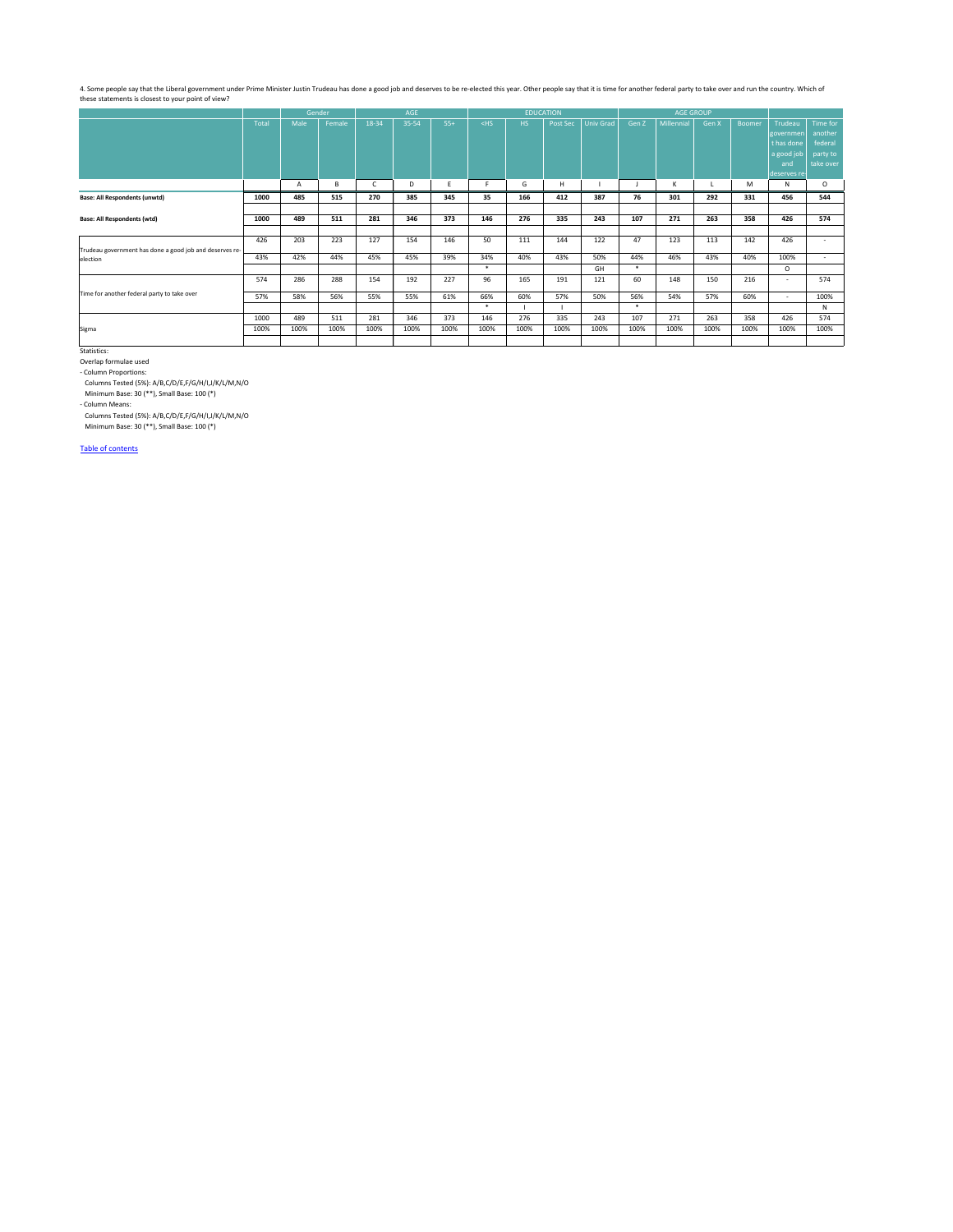|                                      |       | Gender |        | AGE<br>35-54<br>$55+$<br>18-34 |      |                 |        |      | <b>EDUCATION</b> |                  |              | <b>AGE GROUP</b> |       |               |             |              |
|--------------------------------------|-------|--------|--------|--------------------------------|------|-----------------|--------|------|------------------|------------------|--------------|------------------|-------|---------------|-------------|--------------|
|                                      | Total | Male   | Female |                                |      |                 | $<$ HS | HS   | Post Sec         | <b>Univ Grad</b> | Gen Z        | Millennial       | Gen X | <b>Boomer</b> | Trudeau     | Time for     |
|                                      |       |        |        |                                |      |                 |        |      |                  |                  |              |                  |       |               | governmen   | another      |
|                                      |       |        |        |                                |      |                 |        |      |                  |                  |              |                  |       |               | t has done  | federal      |
|                                      |       |        |        |                                |      |                 |        |      |                  |                  |              |                  |       |               | a good job  | party to     |
|                                      |       |        |        |                                |      |                 |        |      |                  |                  |              |                  |       |               | and         | take over    |
|                                      |       |        |        |                                |      |                 |        |      |                  |                  |              |                  |       |               | deserves re |              |
|                                      |       | A      | B      | $\mathsf{C}$                   | D    | $E_{\parallel}$ | F.     | G    | H                |                  | $\mathbf{I}$ | K                |       | M             | N           | $\circ$      |
| <b>Base: All Respondents (unwtd)</b> | 1000  | 485    | 515    | 270                            | 385  | 345             | 35     | 166  | 412              | 387              | 76           | 301              | 292   | 331           | 456         | 544          |
| <b>Base: All Respondents (wtd)</b>   | 1000  | 489    | 511    | 281                            | 346  | 373             | 146    | 276  | 335              | 243              | 107          | 271              | 263   | 358           | 426         | 574          |
|                                      |       |        |        |                                |      |                 |        |      |                  |                  |              |                  |       |               |             |              |
|                                      | 386   | 179    | 207    | 108                            | 139  | 138             | 38     | 105  | 135              | 108              | 40           | 108              | 104   | 134           | 349         | 37           |
| Justin Trudeau                       | 39%   | 37%    | 41%    | 39%                            | 40%  | 37%             | 26%    | 38%  | 40%              | 45%              | 37%          | 40%              | 40%   | 38%           | 82%         | 6%           |
|                                      |       |        |        |                                |      |                 | $\ast$ |      |                  | F.               | $\ast$       |                  |       |               | $\circ$     |              |
|                                      | 225   | 103    | 122    | 103                            | 70   | 52              | 32     | 52   | 84               | 57               | 51           | 71               | 55    | 48            | 60          | 165          |
| Jagmeet Singh                        | 23%   | 21%    | 24%    | 37%                            | 20%  | 14%             | 22%    | 19%  | 25%              | 23%              | 48%          | 26%              | 21%   | 13%           | 14%         | 29%          |
|                                      |       |        |        | DE                             |      |                 | $\ast$ |      |                  |                  | KLM*         | M                | M     |               |             | N            |
|                                      | 73    | 42     | 31     | 12                             | 25   | 36              | 24     | 23   | 16               | 10               | 6            | 12               | 20    | 35            | 11          | 62           |
| Yves-François Blanchet               | 7%    | 9%     | 6%     | 4%                             | 7%   | 10%             | 16%    | 8%   | 5%               | 4%               | 6%           | 5%               | 7%    | 10%           | 3%          | 11%          |
|                                      |       |        |        |                                |      |                 | $HI*$  |      |                  |                  | $\ast$       |                  |       | К             |             | $\mathsf{N}$ |
|                                      | 316   | 166    | 150    | 57                             | 112  | 147             | 51     | 96   | 100              | 68               | 10           | 80               | 84    | 141           | 6           | 310          |
| Erin O'Toole                         | 32%   | 34%    | 29%    | 20%                            | 32%  | 39%             | 35%    | 35%  | 30%              | 28%              | 10%          | 30%              | 32%   | 39%           | 1%          | 54%          |
|                                      |       |        |        |                                | C    | $\mathsf{C}$    | $\ast$ |      |                  |                  | $\ast$       | $\mathbf{I}$     |       | JK            |             | N            |
|                                      | 1000  | 489    | 511    | 281                            | 346  | 373             | 146    | 276  | 335              | 243              | 107          | 271              | 263   | 358           | 426         | 574          |
| Sigma                                | 100%  | 100%   | 100%   | 100%                           | 100% | 100%            | 100%   | 100% | 100%             | 100%             | 100%         | 100%             | 100%  | 100%          | 100%        | 100%         |
|                                      |       |        |        |                                |      |                 |        |      |                  |                  |              |                  |       |               |             |              |

- Column Means:

Columns Tested (5%): A/B,C/D/E,F/G/H/I,J/K/L/M,N/O

Minimum Base: 30 (\*\*), Small Base: 100 (\*)

Statistics:

Overlap formulae used

- Column Proportions:

Columns Tested (5%): A/B,C/D/E,F/G/H/I,J/K/L/M,N/O

Minimum Base: 30 (\*\*), Small Base: 100 (\*)

# 5. Which of the federal party leaders do you think would make the best Prime Minister of Canada?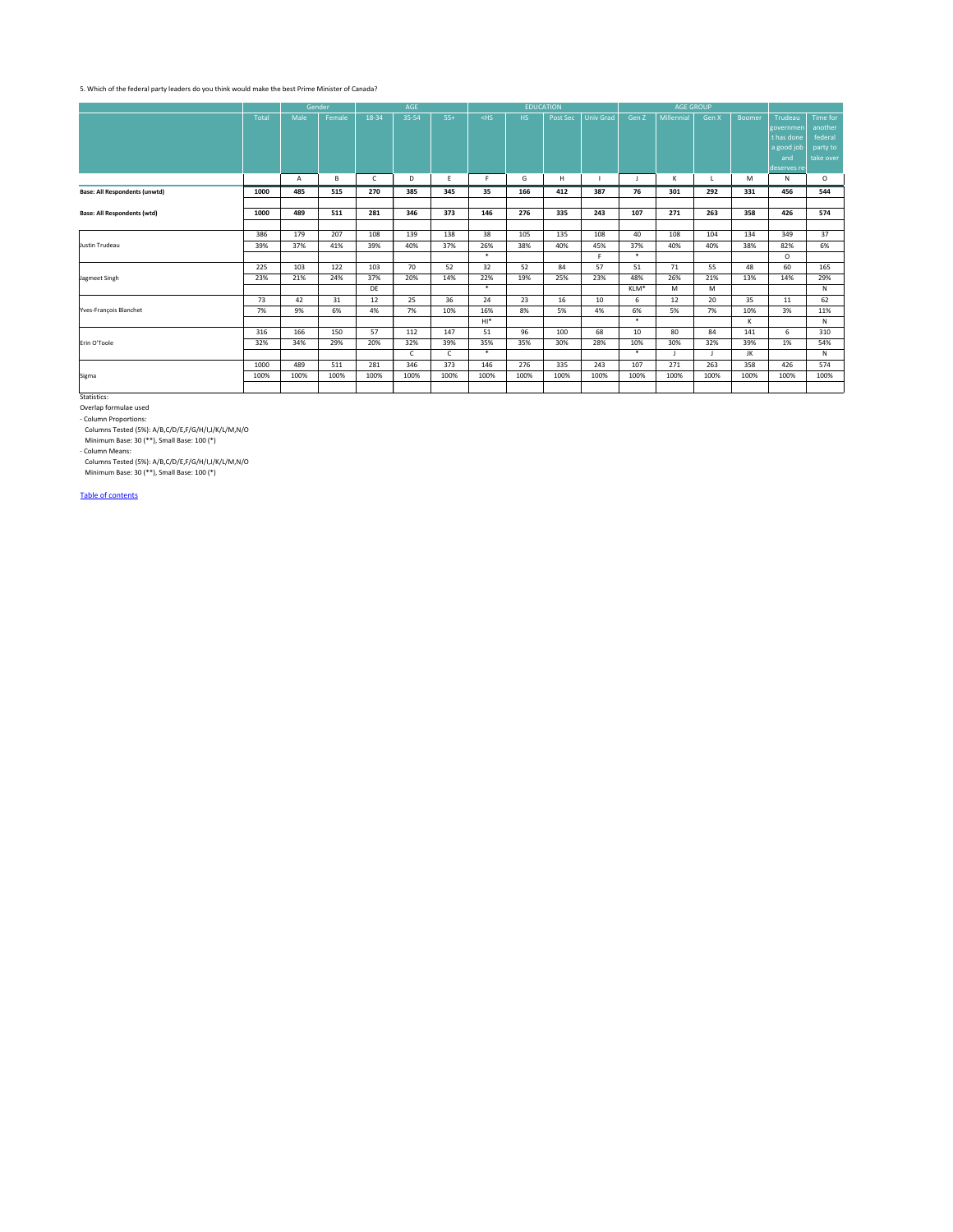|                                      |            |            | Gender    |              | AGE         |            |               |           | <b>EDUCATION</b> |                  |                      | <b>AGE GROUP</b> |           |               |                                    |                                |
|--------------------------------------|------------|------------|-----------|--------------|-------------|------------|---------------|-----------|------------------|------------------|----------------------|------------------|-----------|---------------|------------------------------------|--------------------------------|
|                                      | Total      | Male       | Female    | 18-34        | 35-54       | $55+$      | $<$ HS        | HS        | Post Sec         | <b>Univ Grad</b> | Gen Z                | Millennial       | Gen X     | <b>Boomer</b> | Trudeau<br>governmen<br>t has done | Time for<br>another<br>federal |
|                                      |            |            |           |              |             |            |               |           |                  |                  |                      |                  |           |               | a good job<br>and<br>deserves re   | party to<br>take over          |
|                                      |            | A          | B         | $\mathsf{C}$ | D           | E          | F.            | G         | H                |                  | $\mathsf{J}$         | K                |           | M             | N                                  | $\mathsf{O}$                   |
| <b>Base: All Respondents (unwtd)</b> | 1000       | 485        | 515       | 270          | 385         | 345        | 35            | 166       | 412              | 387              | 76                   | 301              | 292       | 331           | 456                                | 544                            |
| <b>Base: All Respondents (wtd)</b>   | 1000       | 489        | 511       | 281          | 346         | 373        | 146           | 276       | 335              | 243              | 107                  | 271              | 263       | 358           | 426                                | 574                            |
|                                      | 491        | 242        | 249       | 167          | 188         | 136        | 86            | 142       | 161              | 103              | 79                   | 148              | 132       | 133           | 275                                | 216                            |
| Top 2 Box (Net)                      | 49%        | 50%        | 49%       | 59%          | 54%         | 36%        | 59%           | 51%       | 48%              | 42%              | 73%                  | 54%              | 50%       | 37%           | 65%                                | 38%                            |
|                                      |            |            |           | E.           | E           |            | $\ast$        |           |                  |                  | KLM*                 | M                | M         |               | $\circ$                            |                                |
|                                      | 45         | 27         | 18        | 21           | 16          | 8          | 9             | 13        | 11               | 12               | 13                   | 13               | 12        | 8             | 37                                 | 8                              |
| Strongly approve                     | 5%         | 6%         | 4%        | 8%           | 5%          | 2%         | 6%            | 5%        | 3%               | 5%               | 12%                  | 5%               | 4%        | 2%            | 9%                                 | 1%                             |
|                                      |            |            |           | E.           |             |            | $\ast$        |           |                  |                  | $M^*$                |                  |           |               | $\circ$                            |                                |
|                                      | 446        | 215        | 231       | 146          | 172         | 128        | 77            | 128       | 149              | 91               | 66                   | 135              | 120       | 125           | 239                                | 207                            |
| Somewhat approve                     | 45%        | 44%        | 45%       | 52%          | 50%         | 34%        | 53%           | 46%       | 45%              | 37%              | 61%                  | 50%              | 46%       | 35%           | 56%                                | 36%                            |
|                                      |            |            |           | E            | $\mathsf E$ |            | $\ast$        |           |                  |                  | $M^*$                | M                | M         |               | $\mathsf O$                        |                                |
|                                      | 509        | 247        | 262       | 114          | 158         | 237        | 60            | 134       | 174              | 140              | 29                   | 123              | 131       | 226           | 151                                | 358                            |
| Bottom 2 Box (Net)                   | 51%        | 50%        | 51%       | 41%          | 46%         | 64%        | 41%           | 49%       | 52%              | 58%              | 27%                  | 46%              | 50%       | 63%           | 35%                                | 62%                            |
|                                      |            |            |           |              |             | CD         | $\ast$        |           |                  |                  | $\ast$               | $\mathsf{J}$     | J         | JKL           |                                    | $\mathsf{N}$                   |
|                                      | 318        | 142        | 177       | 83           | 98          | 137        | 32            | 98        | 103              | 85               | 25                   | 82               | 81        | 130           | 105                                | 213                            |
| Somewhat disapprove                  | 32%        | 29%        | 35%       | 30%          | 28%         | 37%        | 22%<br>$\ast$ | 36%       | 31%              | 35%              | 23%<br>$\ast$        | 30%              | 31%       | 36%           | 25%                                | 37%                            |
|                                      |            |            |           |              |             |            |               |           |                  |                  |                      |                  |           |               |                                    | $\mathsf{N}$                   |
|                                      | 191<br>19% | 105<br>22% | 86<br>17% | 31<br>11%    | 60<br>17%   | 100<br>27% | 28<br>19%     | 36<br>13% | 72<br>21%        | 55<br>23%        | $\overline{4}$<br>3% | 42<br>15%        | 50<br>19% | 95<br>27%     | 46<br>11%                          | 145<br>25%                     |
| Strongly disapprove                  |            |            |           |              |             | CD         | $\ast$        |           | G                | G                | $\ast$               | $\mathsf{J}$     | J         | JK            |                                    | $\mathsf{N}$                   |
|                                      | 1000       | 489        | 511       | 281          | 346         | 373        | 146           | 276       | 335              | 243              | 107                  | 271              | 263       | 358           | 426                                | 574                            |
| Sigma                                | 100%       | 100%       | 100%      | 100%         | 100%        | 100%       | 100%          | 100%      | 100%             | 100%             | 100%                 | 100%             | 100%      | 100%          | 100%                               | 100%                           |
|                                      |            |            |           |              |             |            |               |           |                  |                  |                      |                  |           |               |                                    |                                |

Columns Tested (5%): A/B,C/D/E,F/G/H/I,J/K/L/M,N/O

Minimum Base: 30 (\*\*), Small Base: 100 (\*)

- Column Means:

Columns Tested (5%): A/B,C/D/E,F/G/H/I,J/K/L/M,N/O

Minimum Base: 30 (\*\*), Small Base: 100 (\*)

Statistics:

Overlap formulae used

- Column Proportions:

# 6. Do you approve or disapprove of the performance of Julie Payette as Governor General of Canada?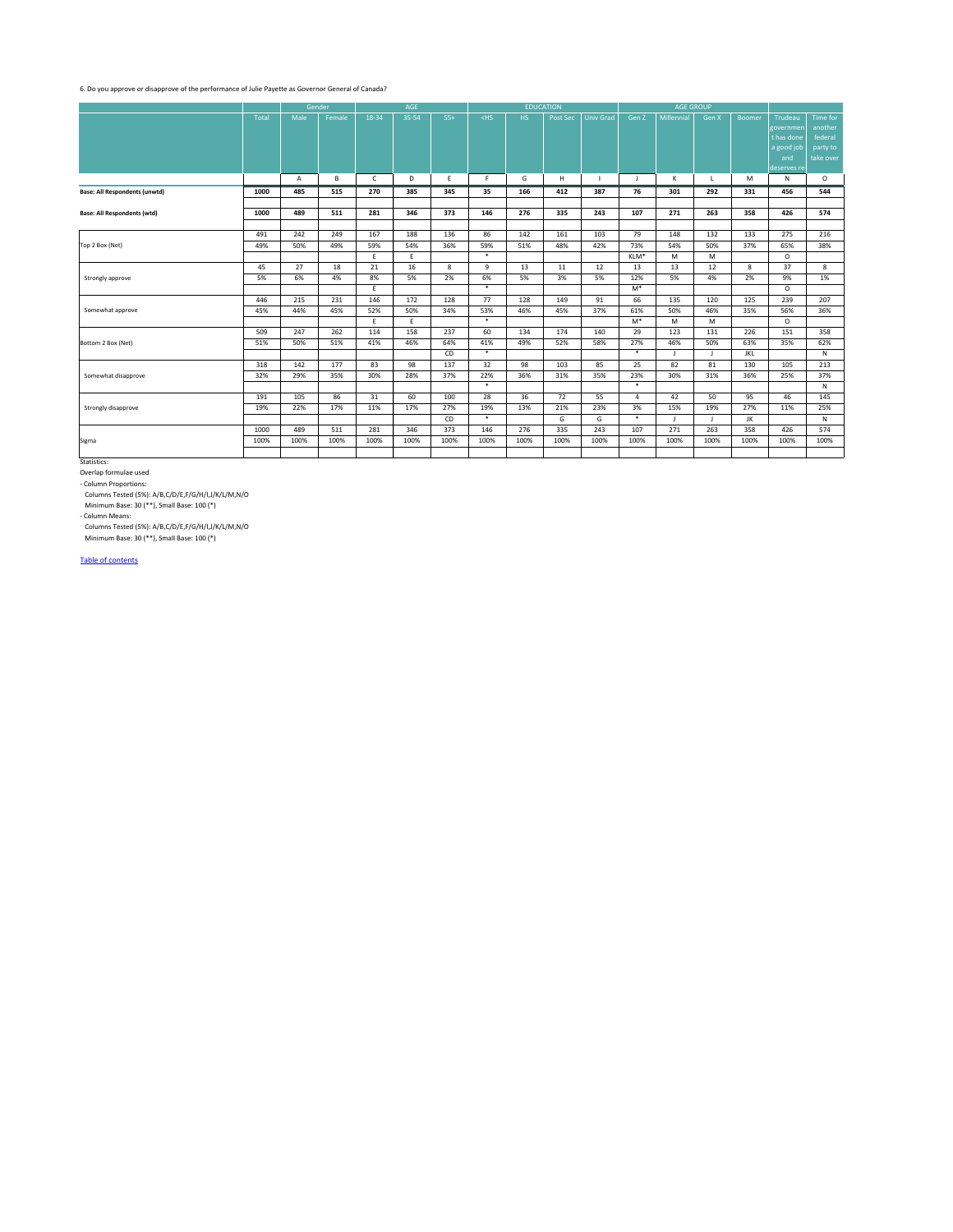|                                      |       |      | Gender |              | AGE          |       |                |      | <b>EDUCATION</b> |                  |              | <b>AGE GROUP</b> |                |               |             |              |
|--------------------------------------|-------|------|--------|--------------|--------------|-------|----------------|------|------------------|------------------|--------------|------------------|----------------|---------------|-------------|--------------|
|                                      | Total | Male | Female | 18-34        | 35-54        | $55+$ | $<$ HS         | HS.  | Post Sec         | <b>Univ Grad</b> | Gen Z        | Millennial       | Gen X          | <b>Boomer</b> | Trudeau     | Time for     |
|                                      |       |      |        |              |              |       |                |      |                  |                  |              |                  |                |               | governmen   | another      |
|                                      |       |      |        |              |              |       |                |      |                  |                  |              |                  |                |               | t has done  | federal      |
|                                      |       |      |        |              |              |       |                |      |                  |                  |              |                  |                |               | a good job  | party to     |
|                                      |       |      |        |              |              |       |                |      |                  |                  |              |                  |                |               | and         | take over    |
|                                      |       |      |        |              |              |       |                |      |                  |                  |              |                  |                |               | deserves re |              |
|                                      |       | Α    | B      | $\mathsf{C}$ | D            | E     | F.             | G    | H                |                  | $\mathsf{J}$ | K                |                | M             | N           | $\circ$      |
| <b>Base: All Respondents (unwtd)</b> | 1000  | 485  | 515    | 270          | 385          | 345   | 35             | 166  | 412              | 387              | 76           | 301              | 292            | 331           | 456         | 544          |
|                                      |       |      |        |              |              |       |                |      |                  |                  |              |                  |                |               |             |              |
| <b>Base: All Respondents (wtd)</b>   | 1000  | 489  | 511    | 281          | 346          | 373   | 146            | 276  | 335              | 243              | 107          | 271              | 263            | 358           | 426         | 574          |
|                                      |       |      |        |              |              |       |                |      |                  |                  |              |                  |                |               |             |              |
|                                      | 342   | 166  | 176    | 102          | 132          | 108   | 57             | 78   | 113              | 95               | 40           | 102              | 96             | 104           | 300         | 42           |
| Justin Trudeau                       | 34%   | 34%  | 34%    | 36%          | 38%          | 29%   | 39%            | 28%  | 34%              | 39%              | 37%          | 38%              | 36%            | 29%           | 70%         | 7%           |
|                                      |       |      |        |              | E.           |       | $\ast$         |      |                  | G                | $\ast$       |                  |                |               | $\circ$     |              |
|                                      | 230   | 139  | 92     | 53           | 67           | 111   | 32             | 74   | 71               | 54               | 24           | 47               | 54             | 104           | 21          | 209          |
| Erin O'Toole                         | 23%   | 28%  | 18%    | 19%          | 19%          | 30%   | 22%            | 27%  | 21%              | 22%              | 23%          | 17%              | 21%            | 29%           | 5%          | 37%          |
|                                      |       | B    |        |              |              | CD    | $\ast$         |      |                  |                  | $\ast$       |                  |                | К             |             | $\mathsf{N}$ |
|                                      | 117   | 55   | 62     | 53           | 31           | 33    | 5 <sub>1</sub> | 26   | 57               | 29               | 22           | 42               | 21             | 33            | 27          | 90           |
| Jagmeet Singh                        | 12%   | 11%  | 12%    | 19%          | 9%           | 9%    | 3%             | 9%   | 17%              | 12%              | 20%          | 15%              | 8%             | 9%            | 6%          | 16%          |
|                                      |       |      |        | DE           |              |       | $\ast$         |      | FG               |                  | LM*          | L                |                |               |             | ${\sf N}$    |
|                                      | 39    | 21   | 18     | 9            | 6            | 24    | 14             | 14   | 5                | 5 <sup>5</sup>   | 6            | $\overline{3}$   | $\overline{7}$ | 23            | $5^{\circ}$ | 34           |
| Yves-Francois Blanchet               | 4%    | 4%   | 4%     | 3%           | 2%           | 6%    | 10%            | 5%   | 1%               | 2%               | 5%           | 1%               | 3%             | 7%            | 1%          | 6%           |
|                                      |       |      |        |              |              | D     | $H^*$          | H    |                  |                  | $\ast$       |                  |                | К             |             | $\mathsf{N}$ |
|                                      | 271   | 108  | 163    | 64           | 110          | 97    | 38             | 84   | 89               | 60               | 15           | 76               | 85             | 94            | 73          | 198          |
| None                                 | 27%   | 22%  | 32%    | 23%          | 32%          | 26%   | 26%            | 30%  | 27%              | 25%              | 14%          | 28%              | 32%            | 26%           | 17%         | 34%          |
|                                      |       |      | A      |              | $\mathsf{C}$ |       | $\ast$         |      |                  |                  | $\ast$       | $\mathsf{J}$     |                |               |             | ${\sf N}$    |
|                                      | 1000  | 489  | 511    | 281          | 346          | 373   | 146            | 276  | 335              | 243              | 107          | 271              | 263            | 358           | 426         | 574          |
| Sigma                                | 100%  | 100% | 100%   | 100%         | 100%         | 100%  | 100%           | 100% | 100%             | 100%             | 100%         | 100%             | 100%           | 100%          | 100%        | 100%         |
|                                      |       |      |        |              |              |       |                |      |                  |                  |              |                  |                |               |             |              |

Minimum Base: 30 (\*\*), Small Base: 100 (\*)

- Column Means:

Columns Tested (5%): A/B,C/D/E,F/G/H/I,J/K/L/M,N/O

Minimum Base: 30 (\*\*), Small Base: 100 (\*)

Statistics:

Overlap formulae used

- Column Proportions:

Columns Tested (5%): A/B,C/D/E,F/G/H/I,J/K/L/M,N/O

# 7\_1. Which major federal party leader is best described by the following trait? - Someone who is best to manage during tough economic times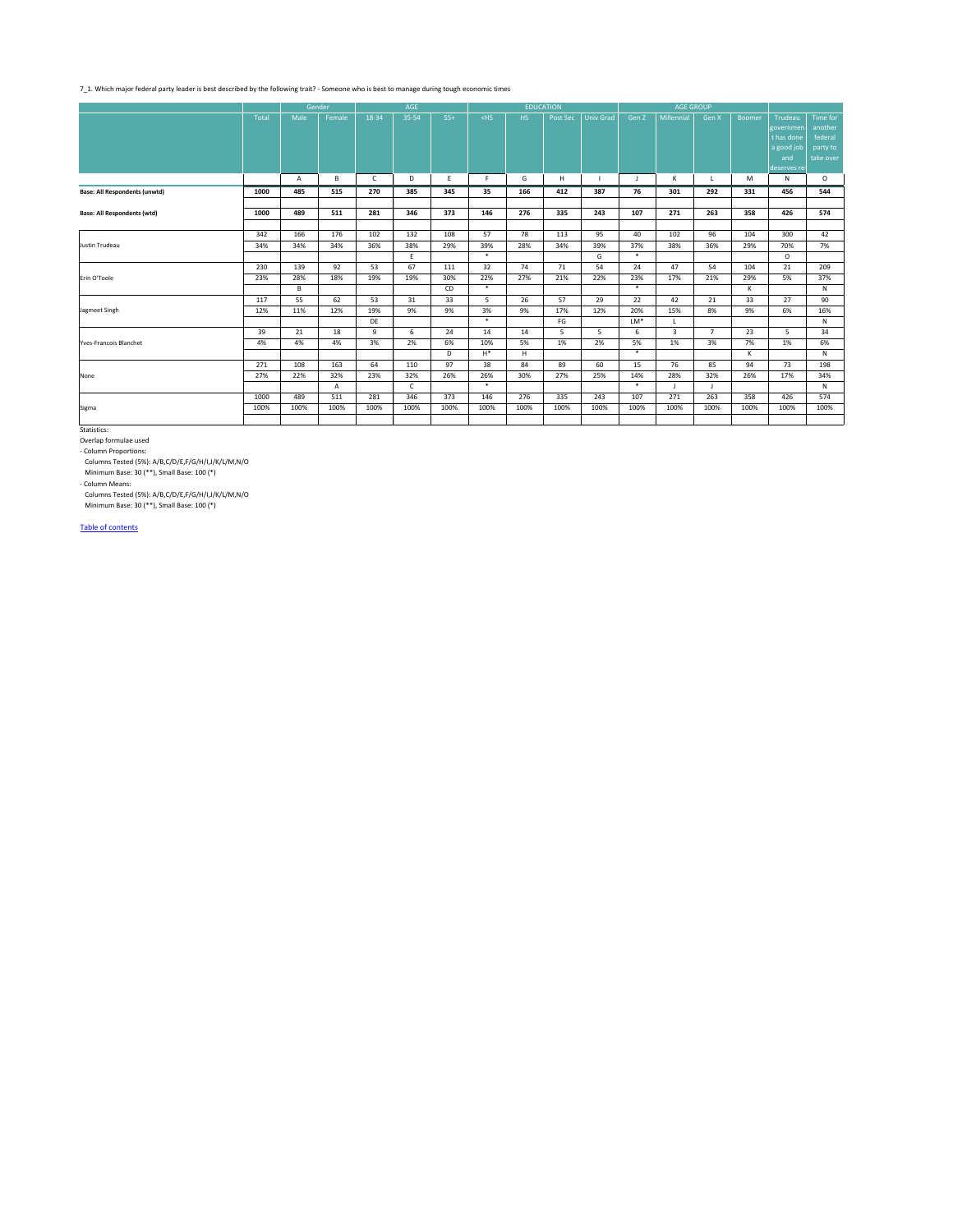|                                      | Gender<br>Total<br>Male<br>Female |      |      | AGE          |                |              |        | <b>EDUCATION</b> |              |                | <b>AGE GROUP</b> |                   |              |               |             |                 |
|--------------------------------------|-----------------------------------|------|------|--------------|----------------|--------------|--------|------------------|--------------|----------------|------------------|-------------------|--------------|---------------|-------------|-----------------|
|                                      |                                   |      |      | 18-34        | 35-54          | $55+$        | $<$ HS | HS               | Post Sec     | Univ Grad      | Gen Z            | <b>Millennial</b> | Gen X        | <b>Boomer</b> | Trudeau     | Time for        |
|                                      |                                   |      |      |              |                |              |        |                  |              |                |                  |                   |              |               | governmen   | another         |
|                                      |                                   |      |      |              |                |              |        |                  |              |                |                  |                   |              |               | t has done  | federal         |
|                                      |                                   |      |      |              |                |              |        |                  |              |                |                  |                   |              |               | a good job  | party to        |
|                                      |                                   |      |      |              |                |              |        |                  |              |                |                  |                   |              |               | and         | take over       |
|                                      |                                   |      |      |              |                |              |        |                  |              |                |                  |                   |              |               | deserves re |                 |
|                                      |                                   | A    | B    | $\mathsf{C}$ | D              | E            | F.     | G                | H            |                | $\mathsf{J}$     | K                 |              | M             | N           | $\circ$         |
| <b>Base: All Respondents (unwtd)</b> | 1000                              | 485  | 515  | 270          | 385            | 345          | 35     | 166              | 412          | 387            | 76               | 301               | 292          | 331           | 456         | 544             |
|                                      |                                   |      |      |              |                |              |        |                  |              |                |                  |                   |              |               |             |                 |
| <b>Base: All Respondents (wtd)</b>   | 1000                              | 489  | 511  | 281          | 346            | 373          | 146    | 276              | 335          | 243            | 107              | 271               | 263          | 358           | 426         | 574             |
|                                      |                                   |      |      |              |                |              |        |                  |              |                |                  |                   |              |               |             |                 |
|                                      | 247                               | 114  | 133  | 88           | 84             | 75           | 39     | 60               | 79           | 70             | 43               | 67                | 64           | 73            | 217         | 30 <sup>°</sup> |
| Justin Trudeau                       | 25%                               | 23%  | 26%  | 31%          | 24%            | 20%          | 27%    | 22%              | 23%          | 29%            | 40%              | 25%               | 24%          | 20%           | 51%         | 5%              |
|                                      |                                   |      |      | E            |                |              | $\ast$ |                  |              |                | KLM*             |                   |              |               | $\circ$     |                 |
|                                      | 198                               | 118  | 80   | 38           | 60             | 99           | 13     | 65               | 62           | 58             | 11               | 46                | 48           | 93            | 14          | 184             |
| Erin O'Toole                         | 20%                               | 24%  | 16%  | 14%          | 17%            | 27%          | 9%     | 24%              | 18%          | 24%            | 11%              | 17%               | 18%          | 26%           | 3%          | 32%             |
|                                      |                                   | B    |      |              |                | CD           | $\ast$ |                  |              | F              | $\ast$           |                   |              | JK            |             | N               |
|                                      | 150                               | 74   | 76   | 66           | 46             | 37           | 14     | 35               | 63           | 38             | 29               | 48                | 39           | 34            | 50          | 99              |
| Jagmeet Singh                        | 15%                               | 15%  | 15%  | 24%          | 13%            | 10%          | 9%     | 13%              | 19%          | 16%            | 27%              | 18%               | 15%          | 9%            | 12%         | 17%             |
|                                      |                                   |      |      | DE           |                |              | $\ast$ |                  |              |                | $M^*$            | M                 |              |               |             |                 |
|                                      | 44                                | 24   | 20   | 13           | $\overline{7}$ | 24           | 15     | 15               | 8            | $\overline{7}$ | 6                | 11                | $\mathbf{3}$ | 23            | 12          | 32              |
| Yves-Francois Blanchet               | 4%                                | 5%   | 4%   | 5%           | 2%             | 6%           | 10%    | 5%               | 2%           | 3%             | 6%               | 4%                | 1%           | 7%            | 3%          | 6%              |
|                                      |                                   |      |      |              |                | D            | $H^*$  |                  |              |                | $\ast$           |                   |              | L.            |             |                 |
|                                      | 361                               | 159  | 202  | 75           | 149            | 137          | 65     | 102              | 124          | 70             | 18               | 98                | 110          | 135           | 132         | 228             |
| None                                 | 36%                               | 33%  | 39%  | 27%          | 43%            | 37%          | 45%    | 37%              | 37%          | 29%            | 17%              | 36%               | 42%          | 38%           | 31%         | 40%             |
|                                      |                                   |      |      |              | $\mathsf{C}$   | $\mathsf{C}$ | $\ast$ |                  | $\mathbf{I}$ |                | $\ast$           | $\perp$           |              | $\Box$        |             | N               |
|                                      | 1000                              | 489  | 511  | 281          | 346            | 373          | 146    | 276              | 335          | 243            | 107              | 271               | 263          | 358           | 426         | 574             |
| Sigma                                | 100%                              | 100% | 100% | 100%         | 100%           | 100%         | 100%   | 100%             | 100%         | 100%           | 100%             | 100%              | 100%         | 100%          | 100%        | 100%            |
|                                      |                                   |      |      |              |                |              |        |                  |              |                |                  |                   |              |               |             |                 |

Minimum Base: 30 (\*\*), Small Base: 100 (\*)

- Column Means:

Columns Tested (5%): A/B,C/D/E,F/G/H/I,J/K/L/M,N/O

Minimum Base: 30 (\*\*), Small Base: 100 (\*)

Statistics:

Overlap formulae used

- Column Proportions:

Columns Tested (5%): A/B,C/D/E,F/G/H/I,J/K/L/M,N/O

## 7\_2. Which major federal party leader is best described by the following trait? - Someone who will spend taxpayer's money wisely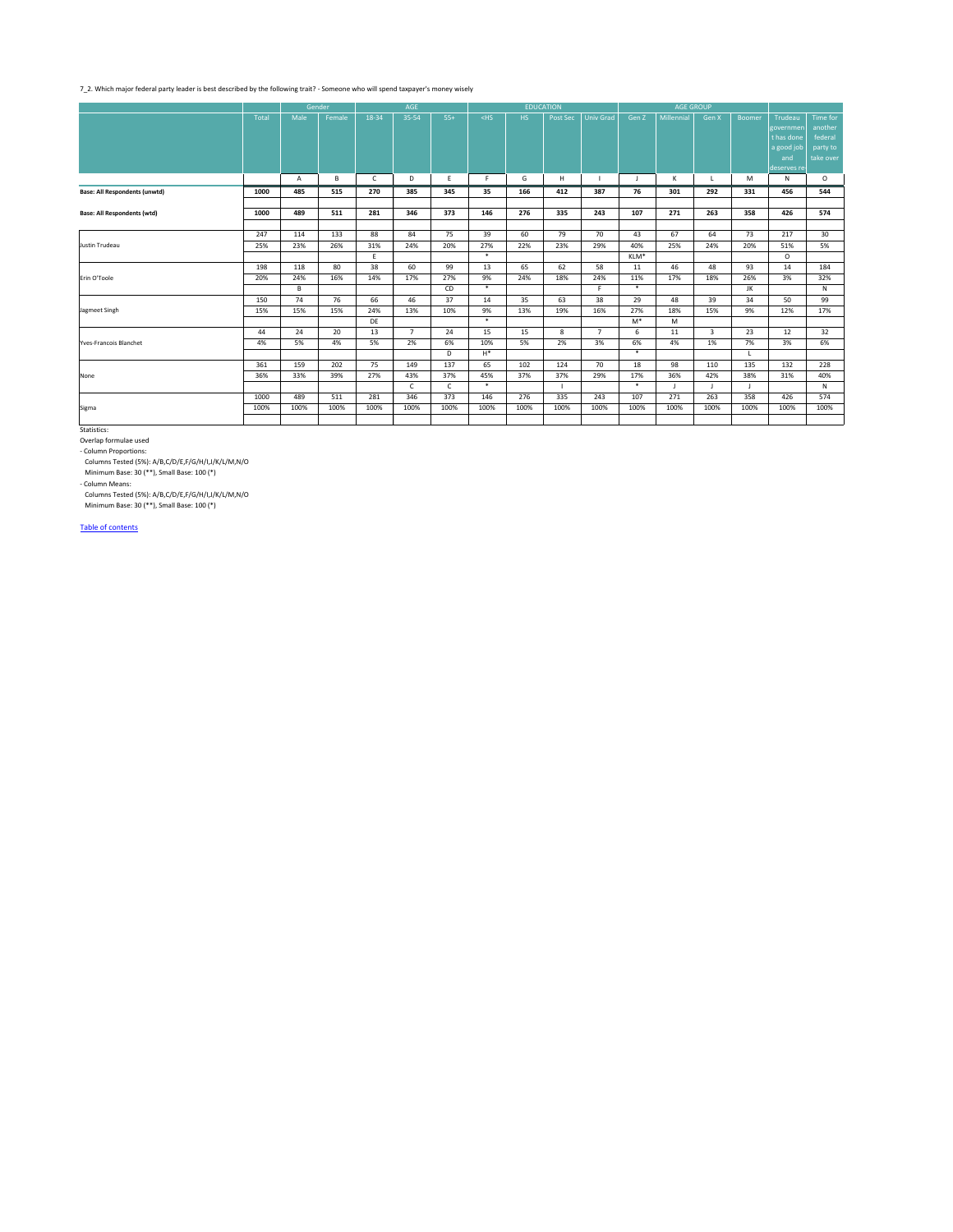|                                      |       |      | Gender |              | AGE<br>35-54<br>$55+$<br>18-34 |      |        |      | <b>EDUCATION</b> |           |                | <b>AGE GROUP</b> |       |               |             |              |
|--------------------------------------|-------|------|--------|--------------|--------------------------------|------|--------|------|------------------|-----------|----------------|------------------|-------|---------------|-------------|--------------|
|                                      | Total | Male | Female |              |                                |      | $<$ HS | HS   | Post Sec         | Univ Grad | Gen Z          | Millennial       | Gen X | <b>Boomer</b> | Trudeau     | Time for     |
|                                      |       |      |        |              |                                |      |        |      |                  |           |                |                  |       |               | governmen   | another      |
|                                      |       |      |        |              |                                |      |        |      |                  |           |                |                  |       |               | t has done  | federal      |
|                                      |       |      |        |              |                                |      |        |      |                  |           |                |                  |       |               | a good job  | party to     |
|                                      |       |      |        |              |                                |      |        |      |                  |           |                |                  |       |               | and         | take over    |
|                                      |       |      |        |              |                                |      |        |      |                  |           |                |                  |       |               | deserves re |              |
|                                      |       | A    | B      | $\mathsf{C}$ | D                              | E    | F      | G    | H                |           | J              | K                |       | M             | N           | $\circ$      |
| <b>Base: All Respondents (unwtd)</b> | 1000  | 485  | 515    | 270          | 385                            | 345  | 35     | 166  | 412              | 387       | 76             | 301              | 292   | 331           | 456         | 544          |
|                                      |       |      |        |              |                                |      |        |      |                  |           |                |                  |       |               |             |              |
| <b>Base: All Respondents (wtd)</b>   | 1000  | 489  | 511    | 281          | 346                            | 373  | 146    | 276  | 335              | 243       | 107            | 271              | 263   | 358           | 426         | 574          |
|                                      |       |      |        |              |                                |      |        |      |                  |           |                |                  |       |               |             |              |
|                                      | 248   | 117  | 131    | 72           | 103                            | 73   | 33     | 59   | 87               | 68        | 27             | 79               | 71    | 71            | 232         | 16           |
| Justin Trudeau                       | 25%   | 24%  | 26%    | 26%          | 30%                            | 20%  | 23%    | 22%  | 26%              | 28%       | 26%            | 29%              | 27%   | 20%           | 54%         | 3%           |
|                                      |       |      |        |              | E                              |      | $\ast$ |      |                  |           | $\ast$         | M                |       |               | $\circ$     |              |
|                                      | 156   | 95   | 60     | 21           | 47                             | 87   | 18     | 54   | 46               | 38        | $\overline{7}$ | 30               | 37    | 82            | 10          | 146          |
| Erin O'Toole                         | 16%   | 20%  | 12%    | 8%           | 14%                            | 23%  | 12%    | 19%  | 14%              | 16%       | 7%             | 11%              | 14%   | 23%           | 2%          | 25%          |
|                                      |       | B    |        |              |                                | CD   | $\ast$ |      |                  |           | $\ast$         |                  |       | JKL           |             | N            |
|                                      | 190   | 94   | 96     | 99           | 42                             | 49   | 26     | 40   | 73               | 52        | 51             | 58               | 36    | 46            | 69          | 122          |
| Jagmeet Singh                        | 19%   | 19%  | 19%    | 35%          | 12%                            | 13%  | 18%    | 14%  | 22%              | 21%       | 47%            | 21%              | 14%   | 13%           | 16%         | 21%          |
|                                      |       |      |        | DE           |                                |      | $\ast$ |      | G                |           | KLM*           | LM               |       |               |             |              |
|                                      | 53    | 28   | 26     | 10           | 13                             | 31   | 14     | 18   | 11               | 10        | $\mathbf{3}$   | 10               | 11    | 30            | 10          | 43           |
| <b>Yves-Francois Blanchet</b>        | 5%    | 6%   | 5%     | 3%           | 4%                             | 8%   | 10%    | 7%   | 3%               | 4%        | 3%             | 4%               | 4%    | 8%            | 2%          | 7%           |
|                                      |       |      |        |              |                                | D    | $\ast$ |      |                  |           | $\ast$         |                  |       | К             |             | $\mathsf{N}$ |
|                                      | 353   | 155  | 198    | 79           | 141                            | 133  | 54     | 105  | 118              | 75        | 19             | 95               | 109   | 130           | 105         | 248          |
| None                                 | 35%   | 32%  | 39%    | 28%          | 41%                            | 36%  | 37%    | 38%  | 35%              | 31%       | 17%            | 35%              | 42%   | 36%           | 25%         | 43%          |
|                                      |       |      |        |              | $\mathsf C$                    |      | $\ast$ |      |                  |           | $\ast$         | $\mathbf{J}$     |       | J             |             | $\mathsf{N}$ |
|                                      | 1000  | 489  | 511    | 281          | 346                            | 373  | 146    | 276  | 335              | 243       | 107            | 271              | 263   | 358           | 426         | 574          |
| Sigma                                | 100%  | 100% | 100%   | 100%         | 100%                           | 100% | 100%   | 100% | 100%             | 100%      | 100%           | 100%             | 100%  | 100%          | 100%        | 100%         |
|                                      |       |      |        |              |                                |      |        |      |                  |           |                |                  |       |               |             |              |

Minimum Base: 30 (\*\*), Small Base: 100 (\*)

- Column Means:

Columns Tested (5%): A/B,C/D/E,F/G/H/I,J/K/L/M,N/O

Minimum Base: 30 (\*\*), Small Base: 100 (\*)

Statistics:

Overlap formulae used

- Column Proportions:

Columns Tested (5%): A/B,C/D/E,F/G/H/I,J/K/L/M,N/O

## 7\_3. Which major federal party leader is best described by the following trait? - Someone you can trust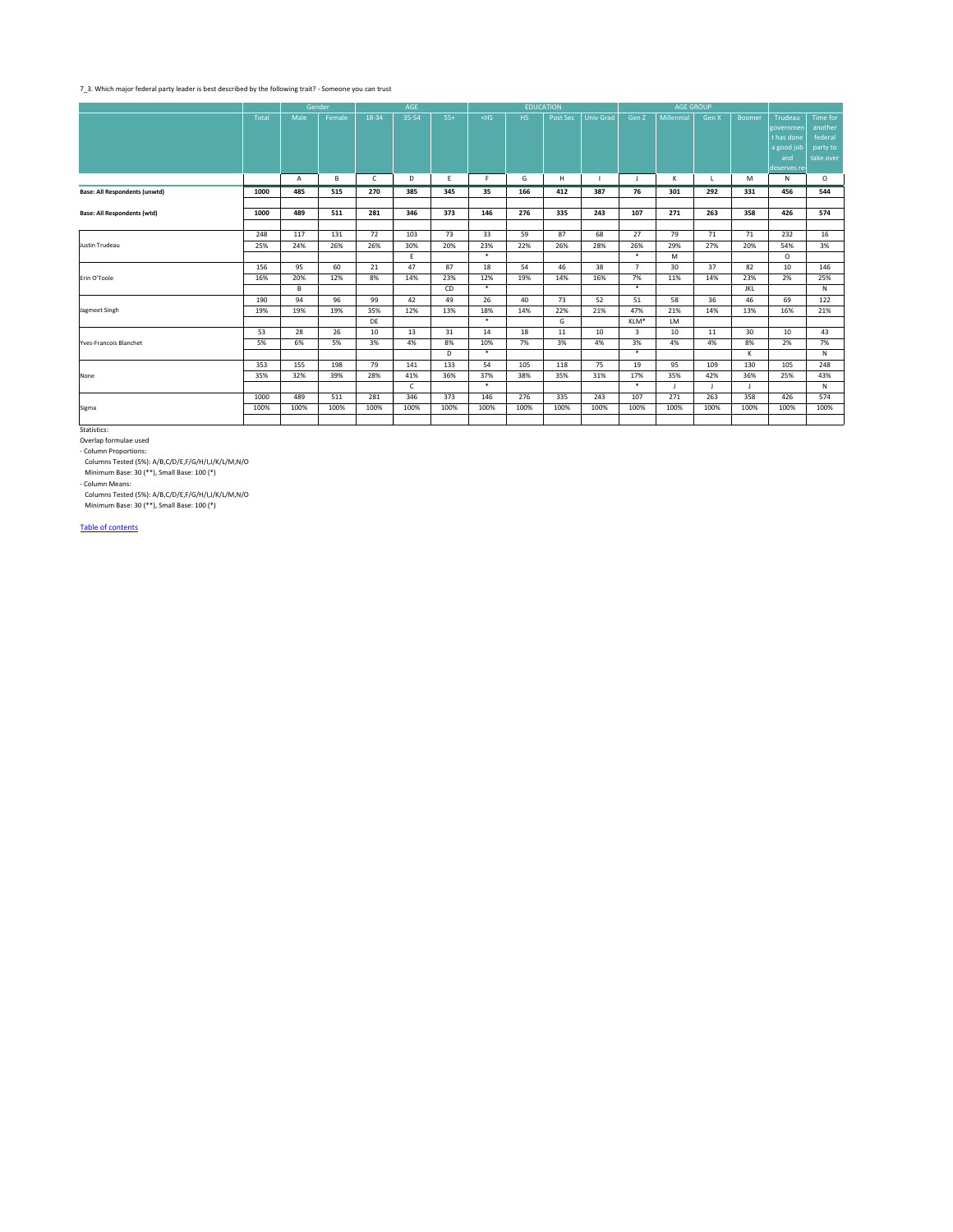|                                      |       |                | Gender | AGE<br>18-34<br>35-54<br>$55+$ |              |      |                | <b>EDUCATION</b> |          |           | <b>AGE GROUP</b> |              |       |               |              |           |
|--------------------------------------|-------|----------------|--------|--------------------------------|--------------|------|----------------|------------------|----------|-----------|------------------|--------------|-------|---------------|--------------|-----------|
|                                      | Total | Male           | Female |                                |              |      | $<$ HS         | HS               | Post Sec | Univ Grad | Gen Z            | Millennial   | Gen X | <b>Boomer</b> | Trudeau      | Time for  |
|                                      |       |                |        |                                |              |      |                |                  |          |           |                  |              |       |               | governmen    | another   |
|                                      |       |                |        |                                |              |      |                |                  |          |           |                  |              |       |               | t has done   | federal   |
|                                      |       |                |        |                                |              |      |                |                  |          |           |                  |              |       |               | a good job   | party to  |
|                                      |       |                |        |                                |              |      |                |                  |          |           |                  |              |       |               | and          | take over |
|                                      |       |                |        |                                |              |      |                |                  |          |           |                  |              |       |               | deserves re  |           |
|                                      |       | $\overline{A}$ | B      | $\mathsf{C}$                   | D            | E    | F.             | G                | H        |           | J                | K            |       | M             | $\mathsf{N}$ | $\circ$   |
| <b>Base: All Respondents (unwtd)</b> | 1000  | 485            | 515    | 270                            | 385          | 345  | 35             | 166              | 412      | 387       | 76               | 301          | 292   | 331           | 456          | 544       |
|                                      |       |                |        |                                |              |      |                |                  |          |           |                  |              |       |               |              |           |
| <b>Base: All Respondents (wtd)</b>   | 1000  | 489            | 511    | 281                            | 346          | 373  | 146            | 276              | 335      | 243       | 107              | 271          | 263   | 358           | 426          | 574       |
|                                      |       |                |        |                                |              |      |                |                  |          |           |                  |              |       |               |              |           |
|                                      | 263   | 136            | 126    | 81                             | 93           | 88   | 29             | 64               | 90       | 80        | 32               | 79           | 65    | 86            | 239          | 24        |
| Justin Trudeau                       | 26%   | 28%            | 25%    | 29%                            | 27%          | 24%  | 20%            | 23%              | 27%      | 33%       | 30%              | 29%          | 25%   | 24%           | 56%          | 4%        |
|                                      |       |                |        |                                |              |      | $\ast$         |                  |          | G         | $\ast$           |              |       |               | $\circ$      |           |
|                                      | 161   | 97             | 64     | 28                             | 49           | 85   | 11             | 47               | 59       | 44        | 8                | 32           | 41    | 80            | 6            | 155       |
| Erin O'Toole                         | 16%   | 20%            | 13%    | 10%                            | 14%          | 23%  | 8%             | 17%              | 18%      | 18%       | 8%               | 12%          | 16%   | 22%           | 2%           | 27%       |
|                                      |       | B              |        |                                |              | CD   | $\ast$         |                  |          |           | $\ast$           |              |       | JK            |              | N         |
|                                      | 203   | 92             | 110    | 94                             | 56           | 53   | 28             | 50               | 73       | 52        | 48               | 66           | 39    | 49            | 75           | 128       |
| Jagmeet Singh                        | 20%   | 19%            | 22%    | 33%                            | 16%          | 14%  | 19%            | 18%              | 22%      | 21%       | 45%              | 24%          | 15%   | 14%           | 18%          | 22%       |
|                                      |       |                |        | DE                             |              |      | $\ast$         |                  |          |           | KLM*             | LM           |       |               |              |           |
|                                      | 51    | 31             | 20     | 10                             | 15           | 26   | 14             | 12               | 14       | 10        | 6                | 8            | 12    | 25            | 12           | 39        |
| Yves-Francois Blanchet               | 5%    | 6%             | 4%     | 4%                             | 4%           | 7%   | 10%            | 4%               | 4%       | 4%        | 6%               | 3%           | 5%    | 7%            | 3%           | 7%        |
|                                      |       |                |        |                                |              |      | $\ast$         |                  |          |           | $\ast$           |              |       |               |              | N         |
|                                      | 323   | 133            | 190    | 69                             | 133          | 122  | 63             | 103              | 99       | 58        | 12               | 87           | 106   | 118           | 94           | 229       |
| None                                 | 32%   | 27%            | 37%    | 24%                            | 38%          | 33%  | 43%            | 37%              | 30%      | 24%       | 12%              | 32%          | 40%   | 33%           | 22%          | 40%       |
|                                      |       |                | A      |                                | $\mathsf{C}$ |      | $\mathsf{I}^*$ | $\mathbf{I}$     |          |           | $\ast$           | $\mathsf{J}$ |       | J             |              | N         |
|                                      | 1000  | 489            | 511    | 281                            | 346          | 373  | 146            | 276              | 335      | 243       | 107              | 271          | 263   | 358           | 426          | 574       |
| Sigma                                | 100%  | 100%           | 100%   | 100%                           | 100%         | 100% | 100%           | 100%             | 100%     | 100%      | 100%             | 100%         | 100%  | 100%          | 100%         | 100%      |
|                                      |       |                |        |                                |              |      |                |                  |          |           |                  |              |       |               |              |           |

Minimum Base: 30 (\*\*), Small Base: 100 (\*)

- Column Means:

Columns Tested (5%): A/B,C/D/E,F/G/H/I,J/K/L/M,N/O

Minimum Base: 30 (\*\*), Small Base: 100 (\*)

Statistics:

Overlap formulae used

- Column Proportions:

Columns Tested (5%): A/B,C/D/E,F/G/H/I,J/K/L/M,N/O

## 7\_4. Which major federal party leader is best described by the following trait? - Someone whose values best represent my own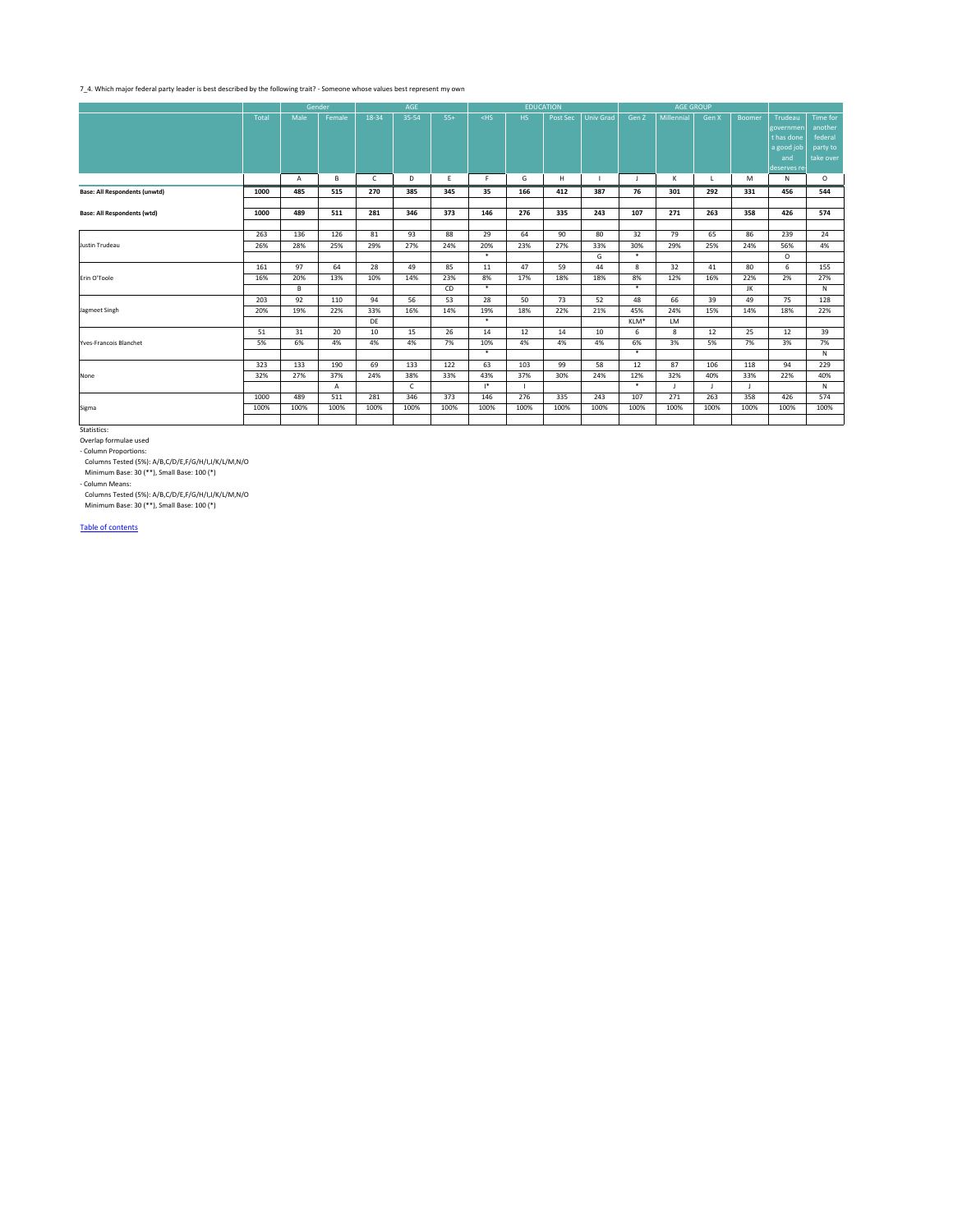|                                      |              | Gender |        | AGE          |              |       | <b>EDUCATION</b> |      |          |                  | <b>AGE GROUP</b> |            |       |               |                |              |
|--------------------------------------|--------------|--------|--------|--------------|--------------|-------|------------------|------|----------|------------------|------------------|------------|-------|---------------|----------------|--------------|
|                                      | <b>Total</b> | Male   | Female | 18-34        | 35-54        | $55+$ | $<$ HS           | HS   | Post Sec | <b>Univ Grad</b> | Gen Z            | Millennial | Gen X | <b>Boomer</b> | <b>Trudeau</b> | Time for     |
|                                      |              |        |        |              |              |       |                  |      |          |                  |                  |            |       |               | governmen      | another      |
|                                      |              |        |        |              |              |       |                  |      |          |                  |                  |            |       |               | t has done     | federal      |
|                                      |              |        |        |              |              |       |                  |      |          |                  |                  |            |       |               | a good job     | party to     |
|                                      |              |        |        |              |              |       |                  |      |          |                  |                  |            |       |               | and            | take over    |
|                                      |              |        |        |              |              |       |                  |      |          |                  |                  |            |       |               | deserves re    |              |
|                                      |              | Α      | B      | $\mathsf{C}$ | D            | E     | F                | G    | H        |                  | J                | K          |       | M             | N              | $\circ$      |
| <b>Base: All Respondents (unwtd)</b> | 1000         | 485    | 515    | 270          | 385          | 345   | 35               | 166  | 412      | 387              | 76               | 301        | 292   | 331           | 456            | 544          |
|                                      |              |        |        |              |              |       |                  |      |          |                  |                  |            |       |               |                |              |
| <b>Base: All Respondents (wtd)</b>   | 1000         | 489    | 511    | 281          | 346          | 373   | 146              | 276  | 335      | 243              | 107              | 271        | 263   | 358           | 426            | 574          |
|                                      |              |        |        |              |              |       |                  |      |          |                  |                  |            |       |               |                |              |
| Justin Trudeau                       | 319          | 156    | 163    | 95           | 110          | 114   | 46               | 83   | 108      | 82               | 33               | 92         | 82    | 111           | 245            | 74           |
|                                      | 32%          | 32%    | 32%    | 34%          | 32%          | 31%   | 31%              | 30%  | 32%      | 34%              | 31%              | 34%        | 31%   | 31%           | 58%            | 13%          |
|                                      |              |        |        |              |              |       | $\ast$           |      |          |                  | $\ast$           |            |       |               | $\circ$        |              |
|                                      | 102          | 53     | 49     | 24           | 26           | 51    | 17               | 33   | 30       | 22               | 14               | 17         | 24    | 47            | 12             | 90           |
| Erin O'Toole                         | 10%          | 11%    | 10%    | 9%           | 8%           | 14%   | 12%              | 12%  | 9%       | 9%               | 13%              | 6%         | 9%    | 13%           | 3%             | 16%          |
|                                      |              |        |        |              |              | D     | $\ast$           |      |          |                  | $\ast$           |            |       | К             |                | N            |
|                                      | 210          | 115    | 95     | 83           | 61           | 66    | 20               | 49   | 76       | 65               | 42               | 61         | 44    | 63            | 83             | 128          |
| Jagmeet Singh                        | 21%          | 23%    | 19%    | 29%          | 18%          | 18%   | 14%              | 18%  | 23%      | 27%              | 39%              | 23%        | 17%   | 18%           | 19%            | 22%          |
|                                      |              |        |        | DE           |              |       | $\ast$           |      |          | G                | KLM*             |            |       |               |                |              |
|                                      | 46           | 29     | 17     | 13           | 11           | 21    | 14               | 14   | 9        | 8                | 6                | 8          | 11    | 21            | 5 <sub>1</sub> | 40           |
| Yves-Francois Blanchet               | 5%           | 6%     | 3%     | 5%           | 3%           | 6%    | 10%              | 5%   | 3%       | 3%               | 6%               | 3%         | 4%    | 6%            | 1%             | 7%           |
|                                      |              |        |        |              |              |       | $\ast$           |      |          |                  | $\ast$           |            |       |               |                | $\mathsf{N}$ |
|                                      | 323          | 136    | 187    | 66           | 137          | 120   | 49               | 97   | 112      | 66               | 12               | 92         | 102   | 116           | 81             | 242          |
| None                                 | 32%          | 28%    | 37%    | 24%          | 40%          | 32%   | 33%              | 35%  | 34%      | 27%              | 12%              | 34%        | 39%   | 32%           | 19%            | 42%          |
|                                      |              |        | A      |              | $\mathsf{C}$ |       | $\ast$           |      |          |                  | $\ast$           | J          |       | $\Box$        |                | N            |
|                                      | 1000         | 489    | 511    | 281          | 346          | 373   | 146              | 276  | 335      | 243              | 107              | 271        | 263   | 358           | 426            | 574          |
| Sigma                                | 100%         | 100%   | 100%   | 100%         | 100%         | 100%  | 100%             | 100% | 100%     | 100%             | 100%             | 100%       | 100%  | 100%          | 100%           | 100%         |
|                                      |              |        |        |              |              |       |                  |      |          |                  |                  |            |       |               |                |              |

Minimum Base: 30 (\*\*), Small Base: 100 (\*)

- Column Means:

Columns Tested (5%): A/B,C/D/E,F/G/H/I,J/K/L/M,N/O

Minimum Base: 30 (\*\*), Small Base: 100 (\*)

Statistics:

Overlap formulae used

- Column Proportions:

Columns Tested (5%): A/B,C/D/E,F/G/H/I,J/K/L/M,N/O

# 7\_5. Which major federal party leader is best described by the following trait? - Someone who will take action against climate change